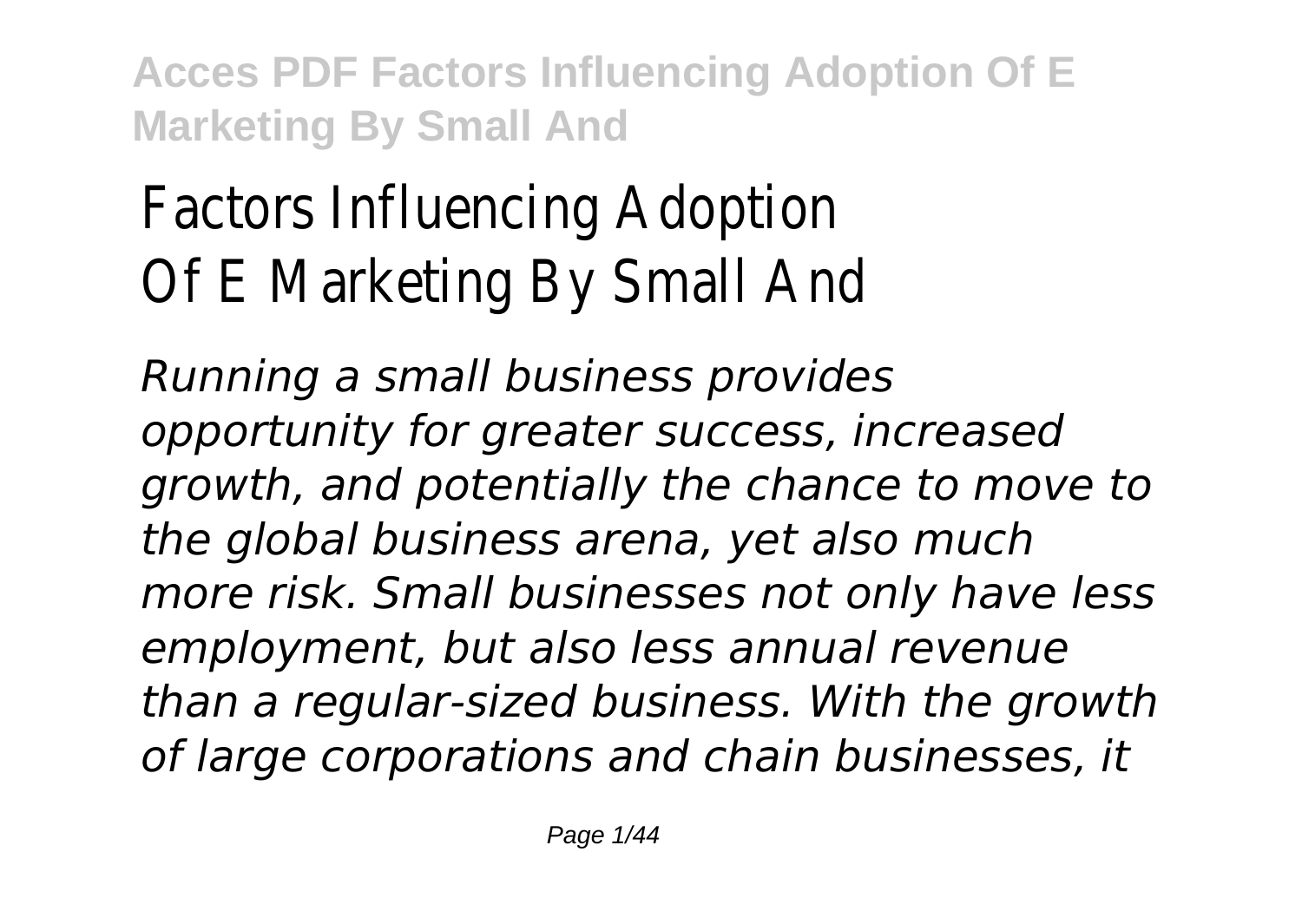*has become harder to maintain the survival of a small business. The COVID-19 pandemic has also brought more pressure onto the already unsteady survival of small businesses, due to forced closures, decreased agility, fewer technological innovations, and smaller customer bases. The Research Anthology on Small Business Strategies for Success and Survival offers current strategies for small businesses that can be utilized in order to maintain equal footing during challenging times. With the proper strategies available to* Page 2/44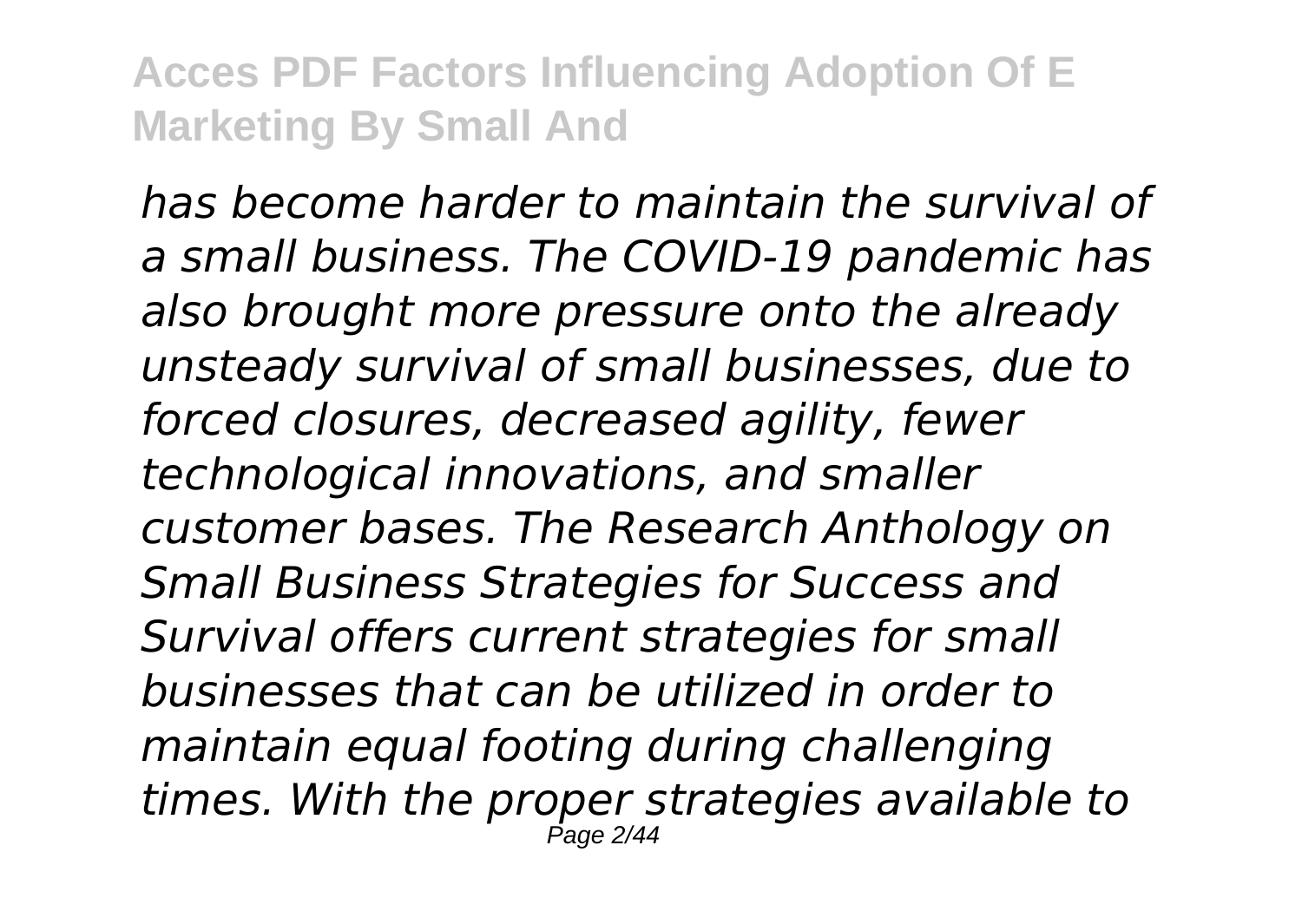*small business owners, small businesses could not only survive, but also excel despite the environment that surrounds them. Covering topics including decision management, new supportive technologies, sustainable development, and micro-financing, this text is ideal for small business owners, entrepreneurs, startup companies, familyowned and operated businesses, restaurateurs, local retailers, managers, executives, academicians, researchers, and students.*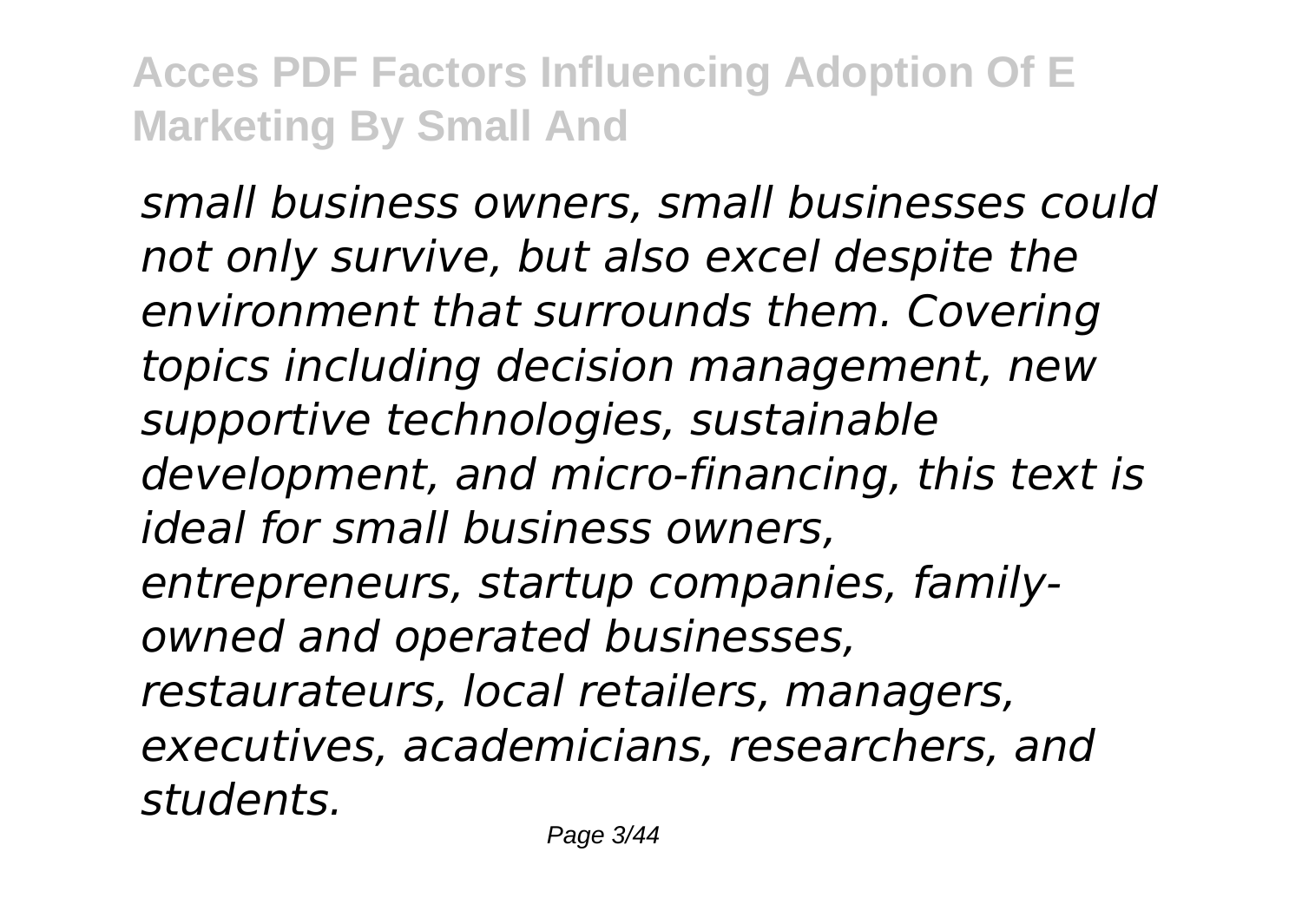*With the modernization of services offered through the internet, many traditional face-toface services have adopted new e-service phenomena. Especially prevalent among the younger generations, this change in service has promoted many industries to rethink how to best reach their consumers using modern technology. Structural Equation Modeling Approaches to E-Service Adoption is a pivotal reference source that aims to share the latest empirical research findings within technology acceptance, information systems, information* Page 4/44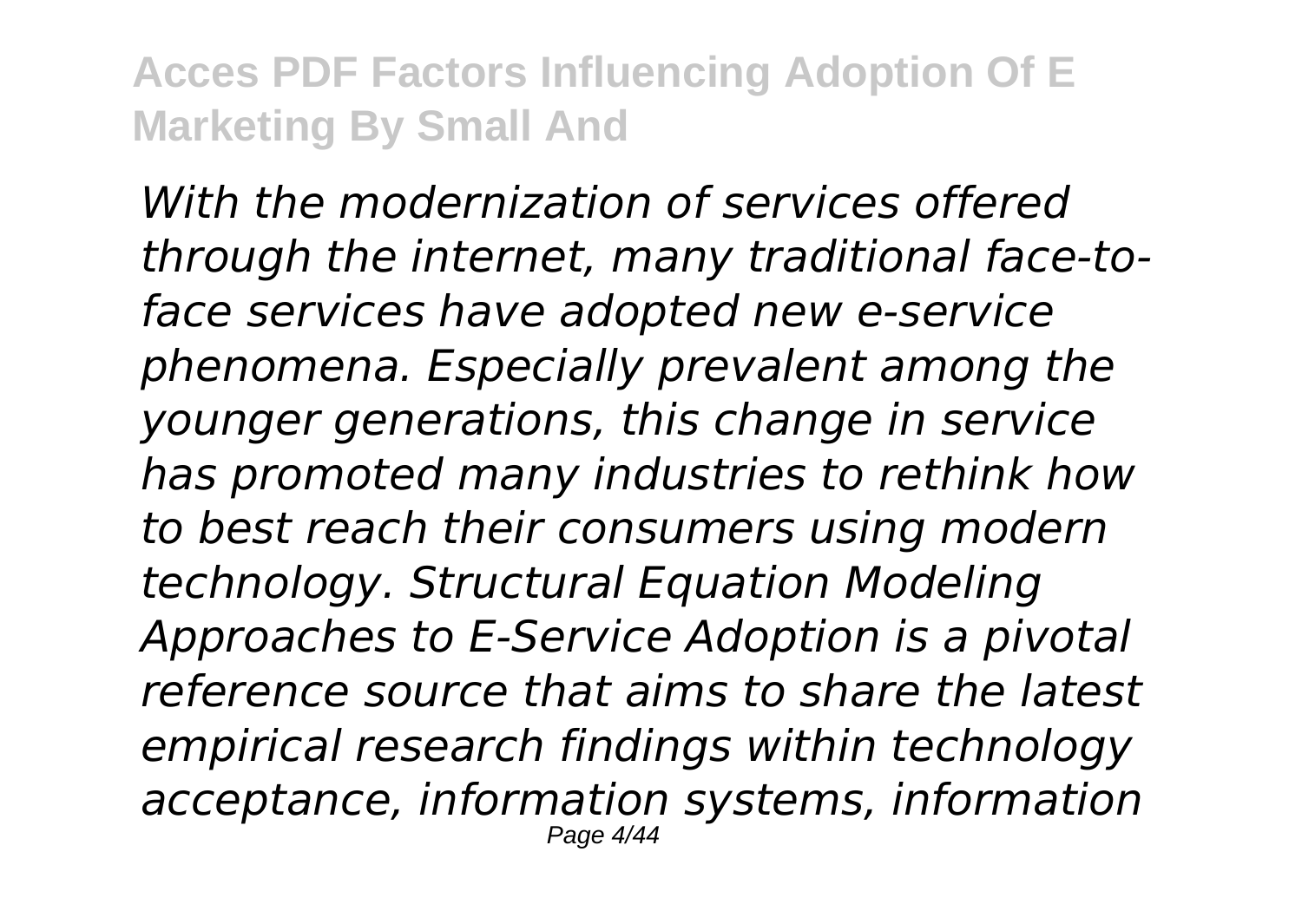*technology, human-computer interaction, and management information systems. While highlighting topics such as e-commerce, internet banking, and technology acceptance, this publication explores the understanding of today's e-services in a dynamic and complex environment, as well as the methods within the field of information systems and information technologies. This book is ideally designed for academics, students, managers, and scholars interested in the up-and-coming research surrounding the field of information* Page 5/44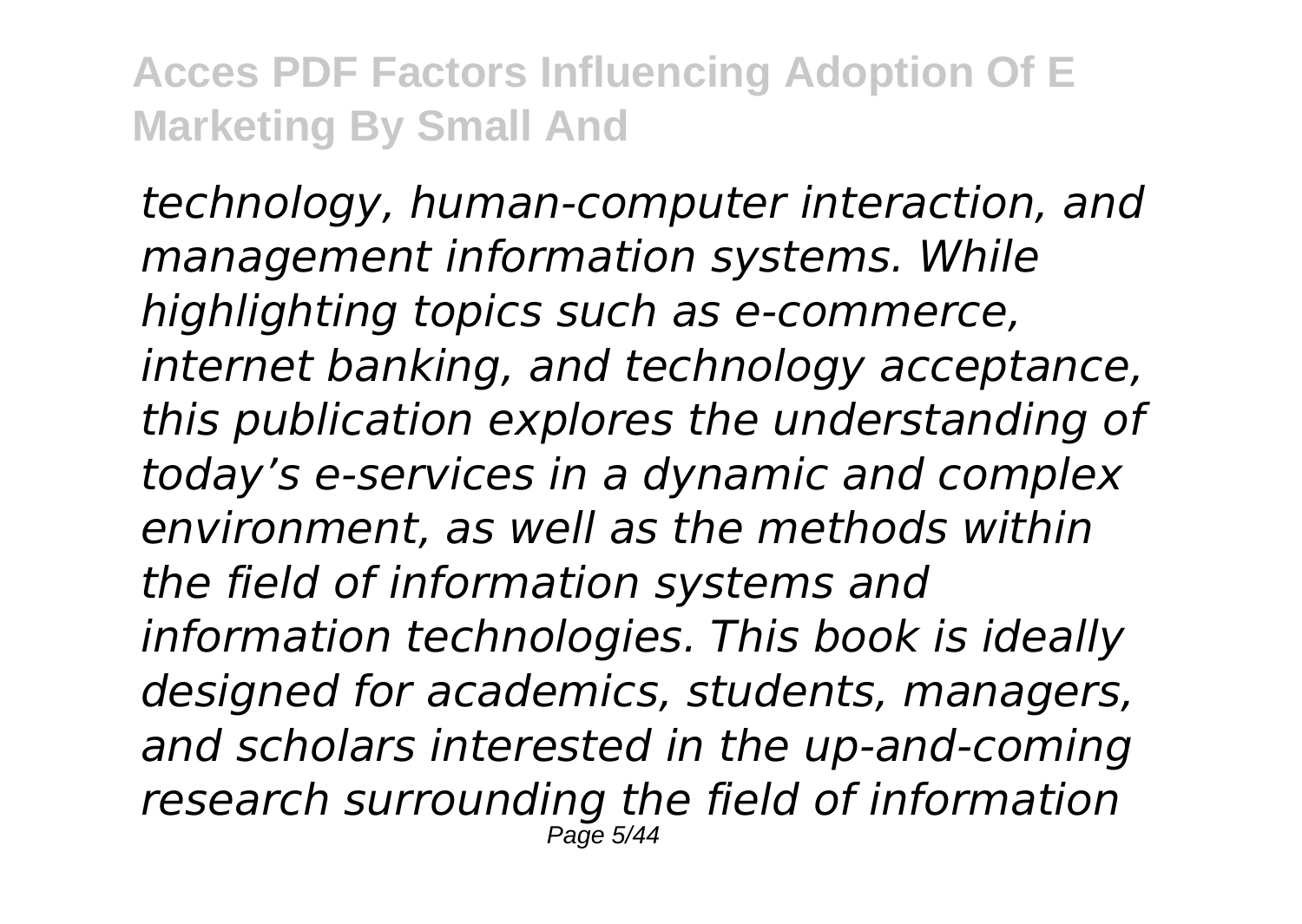*technology. Investigating the Factors Affecting Business-toconsumer E-commerce Adoption in Egypt Factors Affecting E-commerce Adoption Among SMEs Research Anthology on E-Commerce Adoption, Models, and Applications for Modern Business An Analysis Into the Factors Affecting the Uptake of Applications of E-procurement, Within the UK Public Sector The Processes of Technological Innovation In the age of corporate responsibility,* Page 6/44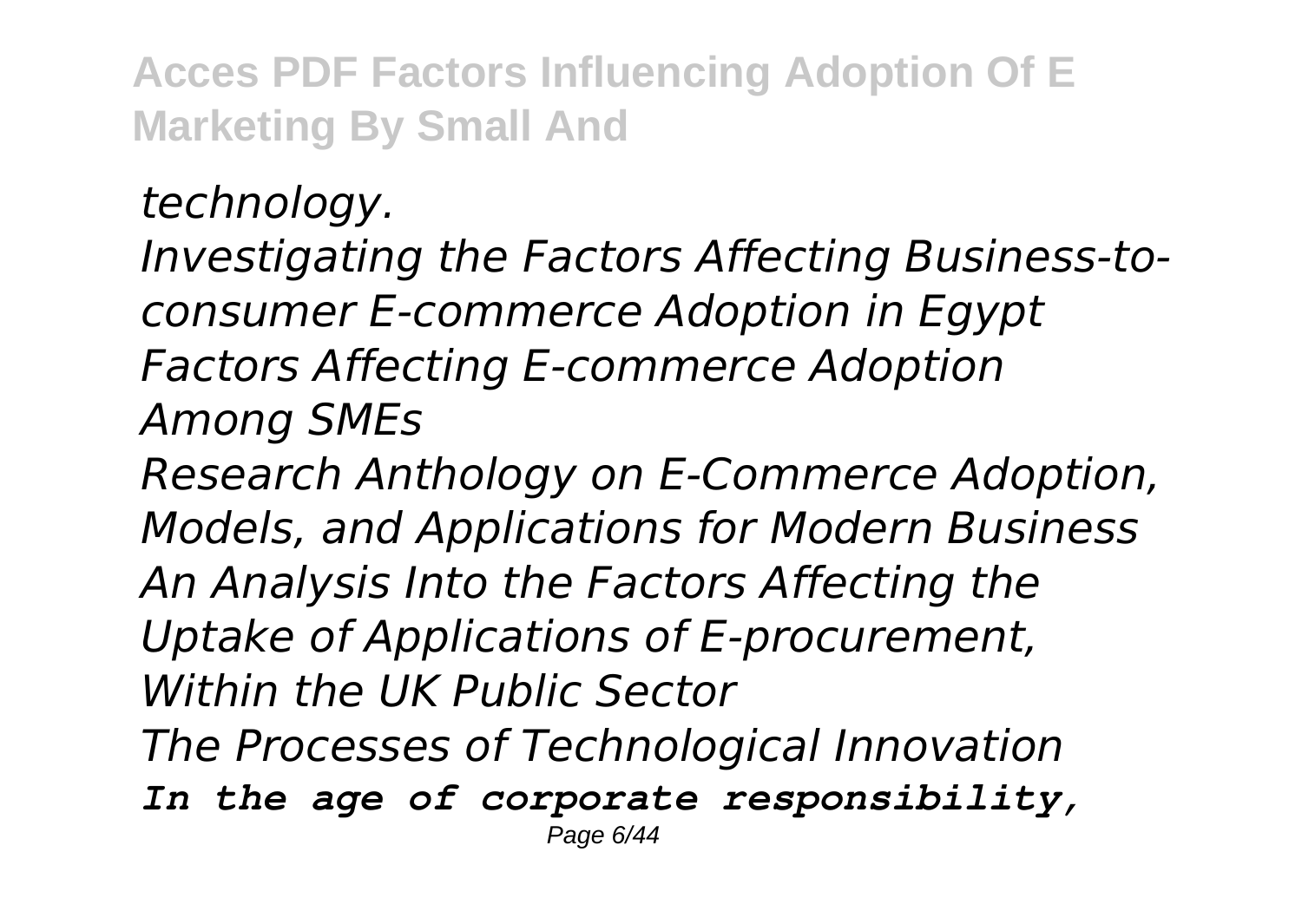*green technology and sustainability continue to grip the consciousness of businesses. However, the development of appropriate business-driven green computing applications requires an awareness of the best practices of the green agenda. Green Computing Strategies for Competitive Advantage and Business Sustainability provides emerging research on maintaining an eco-friendly environment regarding cloud computing and promoting reusability. While highlighting competitive advantages, power consumption,* Page 7/44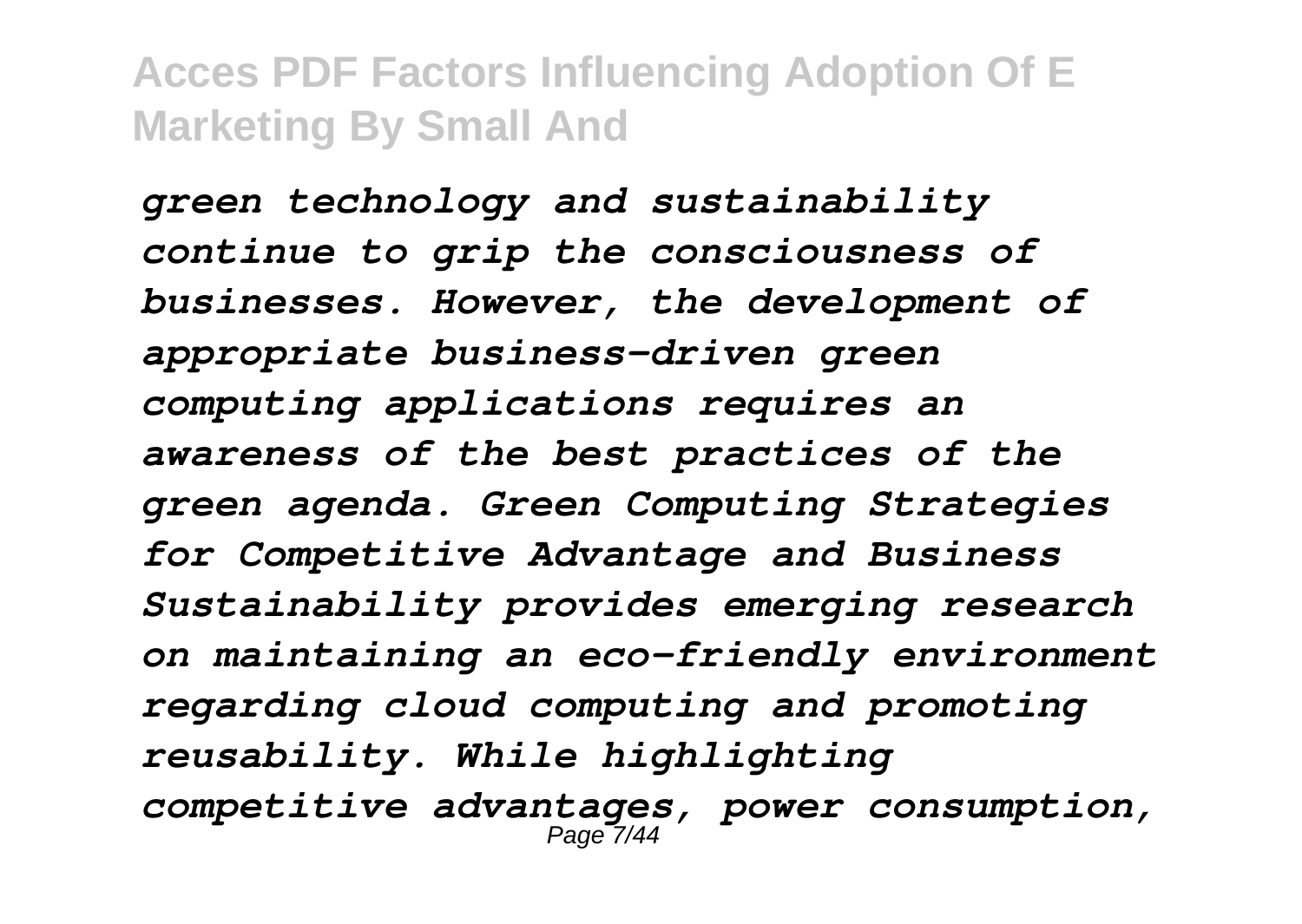*and project evaluation, readers will learn about various techniques for reducing energy consumption in cloud performance and information technology systems. This book is a vital resource for academics, researchers, students, professionals, and managers interested in novel trends in green computing applications and technology.*

*Electronic procurement (e-procurement) has been widely adopted across the private sector, and as such various aspects of its adoption has been researched. The adoption* Page 8/44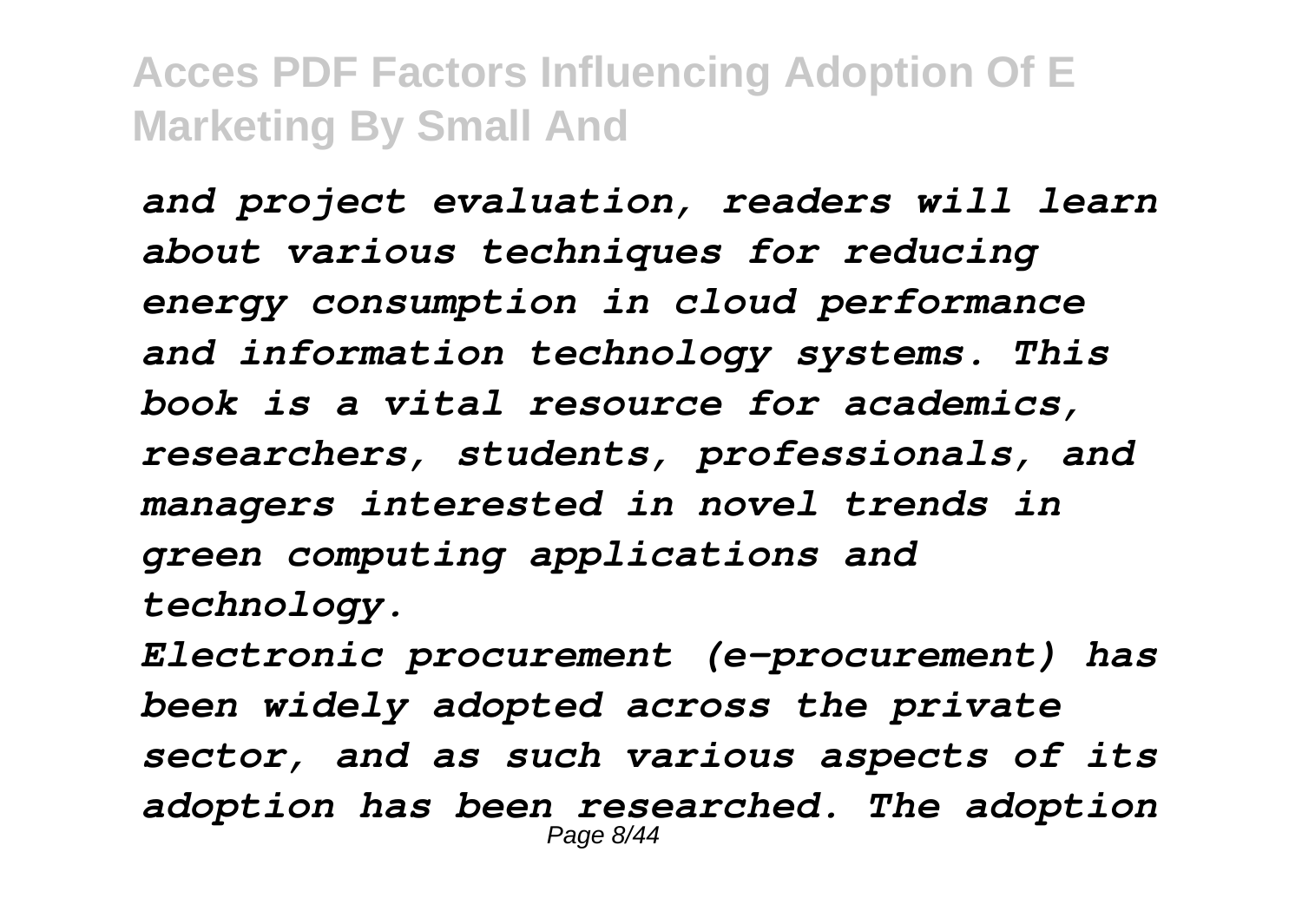*of e-procurement in the public sector is not as widespread, especially in relation the UK Central and Local Government sectors, and accordingly there has been limited research into the factors affecting the adoption of e-procurement technologies, within this context. Consequently, this study, which has been undertaken with five case study organisations spread across the UK Central and Local Government sectors, aims to add to current published literature, and in particular provide an understanding of the* Page 9/44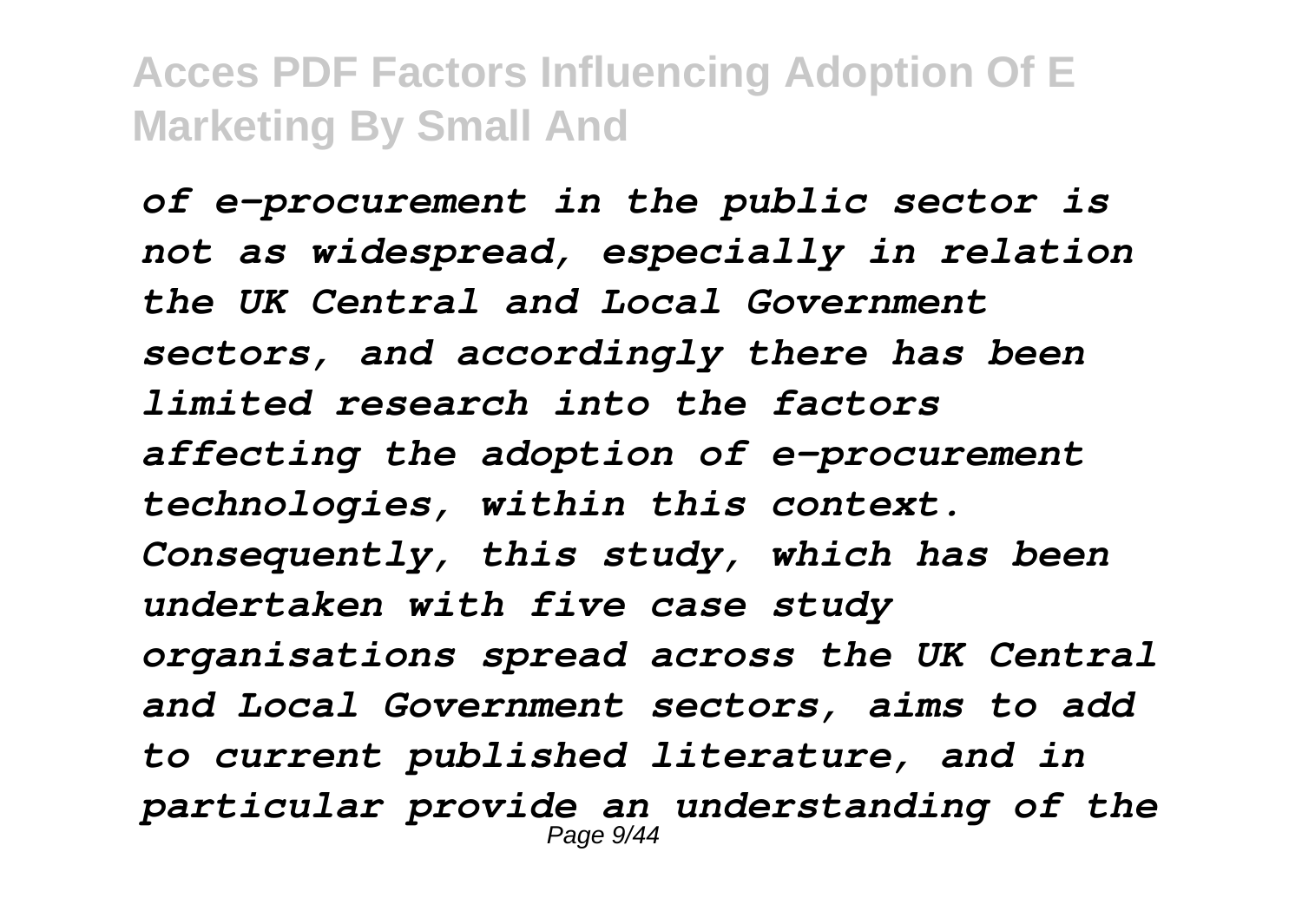*relationship between the factors identified which have affected adoption, and the extent of adoption of eprocurement solutions. This research provides a number of significant contributions to current published literature including a comprehensive definition and conceptualisation of eprocurement and a holistic research framework which facilitates understanding the relationships between the level of adoption by the case study organisations and the factors affecting their decisions.* Page 10/44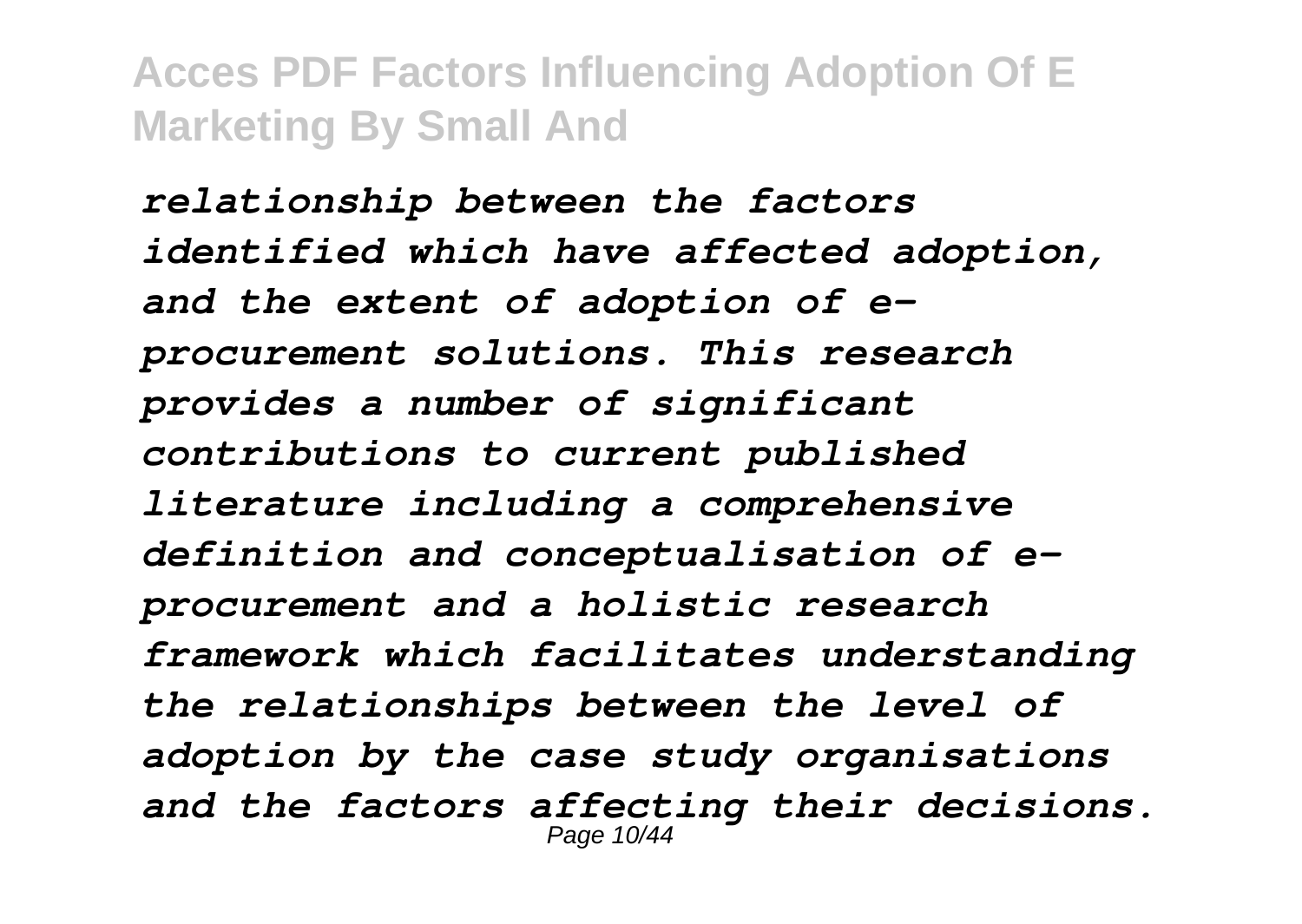*Additionally, this study demonstrates that there is a high degree of commonality between the case study organisations in terms of their levels of adoption, and the factors that have affected such adoption. Of these factors, there are four that are particularly important, as they haven?t previously attracted much attention in the literature. More specifically, this research highlights the importance of understanding an organisation?s procurement landscape, the impact (both negative and positive) of public policy on* Page 11/44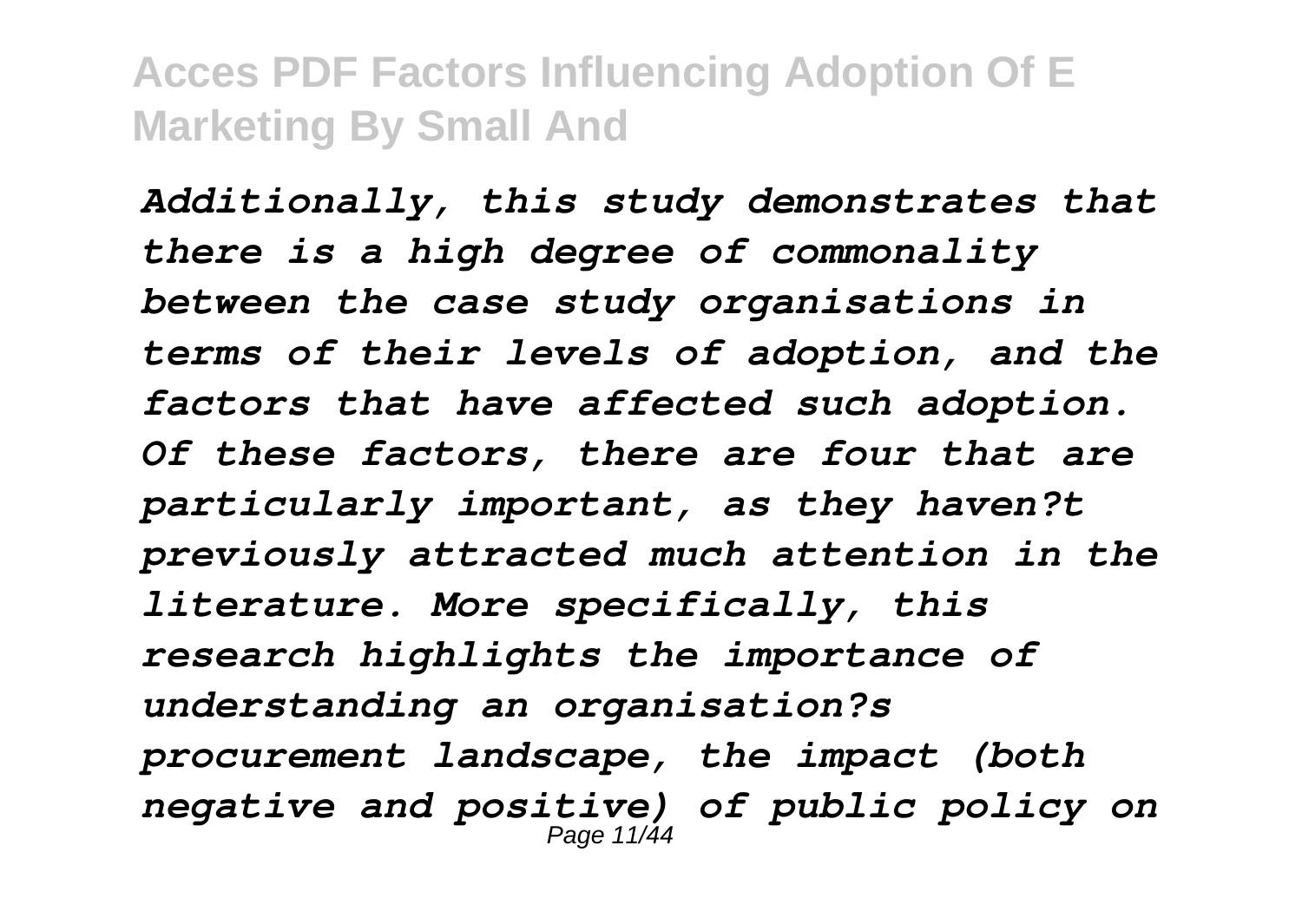*adoption, the impact of enhanced organisational standing and the need for vision and leadership from senior stakeholders.*

*A Study of Factors Influencing the Adoption of E-commerce Technology in Small and Medium Enterprises (SMEs) in the Kingdom of Thailand*

*Handbook of Research on Disruptive Innovation and Digital Transformation in Asia*

*Factors Influencing Adoption of E-Tshwane* Page 12/44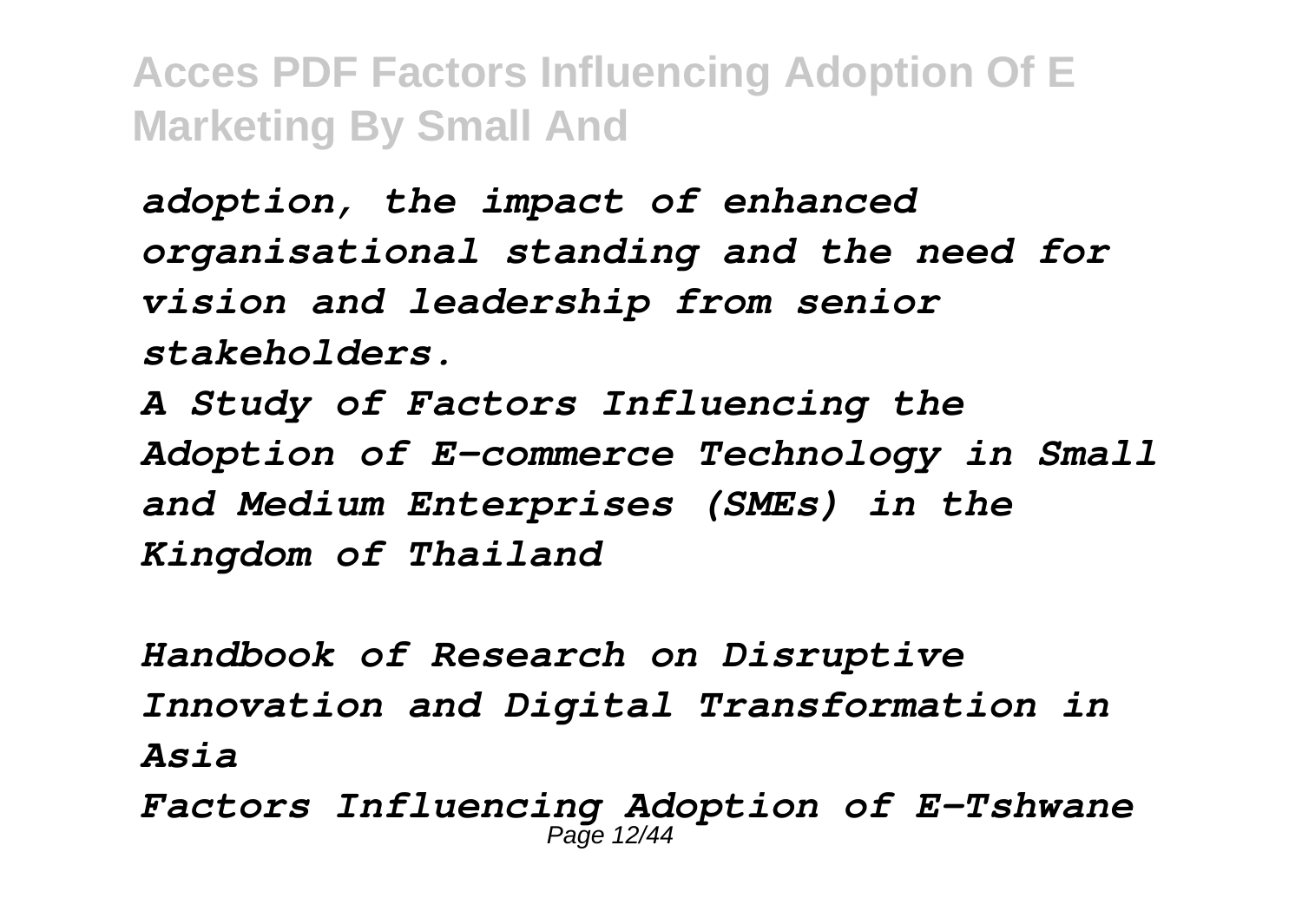#### *an End-user Perspective Key Factors Influencing the Adoption and Utilisation of E-Government Systems and Services in Saudi Arabia* Adoption of e-commerce is vital for SMEs to survive in competitive global markets. The SMEs in developing countries have recognized the benefits of e-commerce adoption. However, for successful implementation of ecommerce, awareness of various factors affecting the adoption remains crucial. This book discusses the adoption of e-commerce with SMEs in Sri Lanka. As part of basic research, the study attempts to enhance available knowledge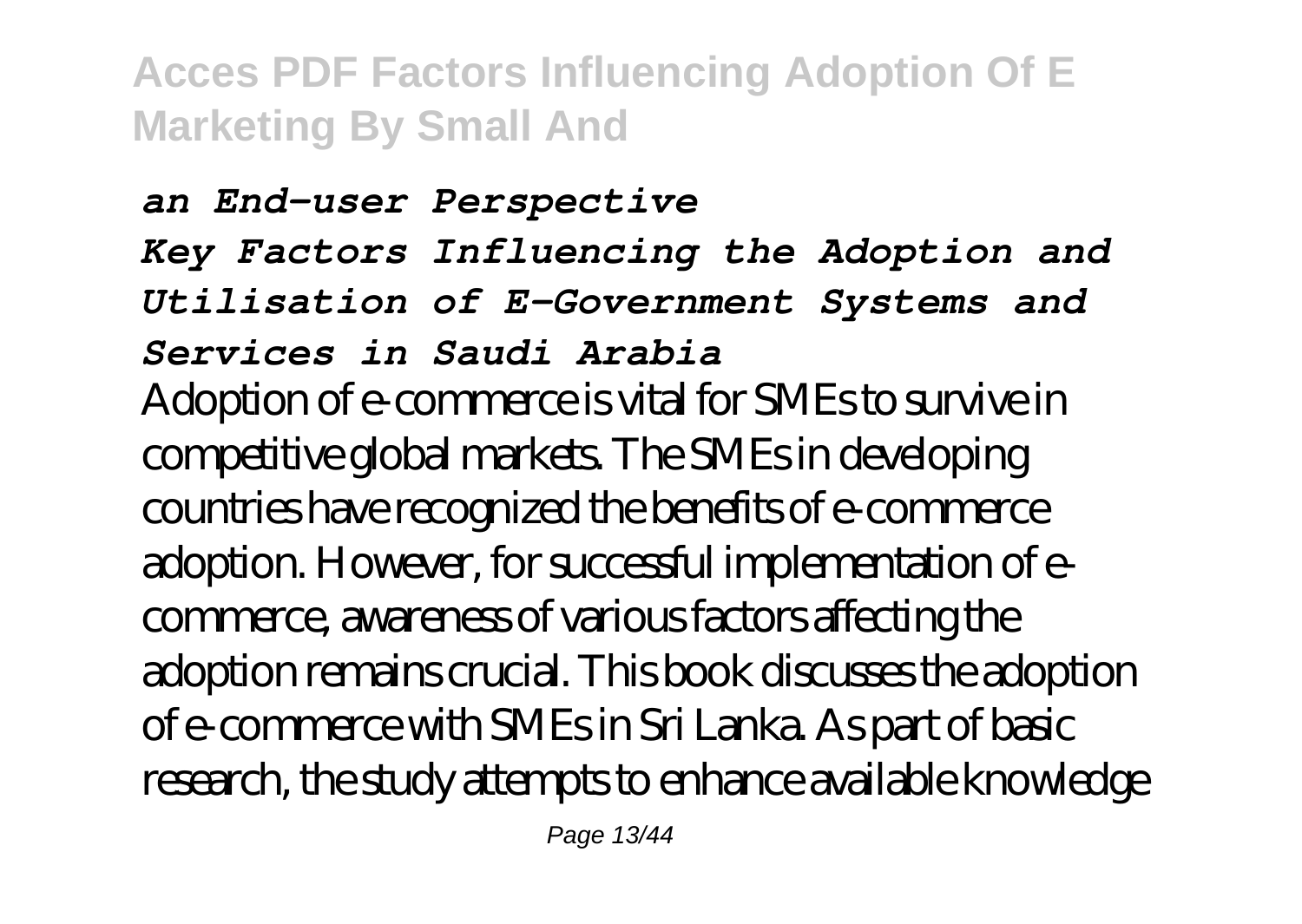by investigating the 'cost factors' affecting adoption. Since Kenya is a renown Tourist destination there is need for kenyan Tour Operators to market it effectively. Tourism is an experiential product for which the consumer expects value for money. In order to satisfy his needs the tourist expects the service to be readily accessible and provided with speed. The implementation of E-commerce in the Kenyan Tour Firms' Operations will increase speed of delivery and enable consumers access the various tourist attractions available in kenya. Most business organizations today are embracing new technologies such as E-commerce to enable them attain a competitive edge. Since Tour Operators are in Page 14/4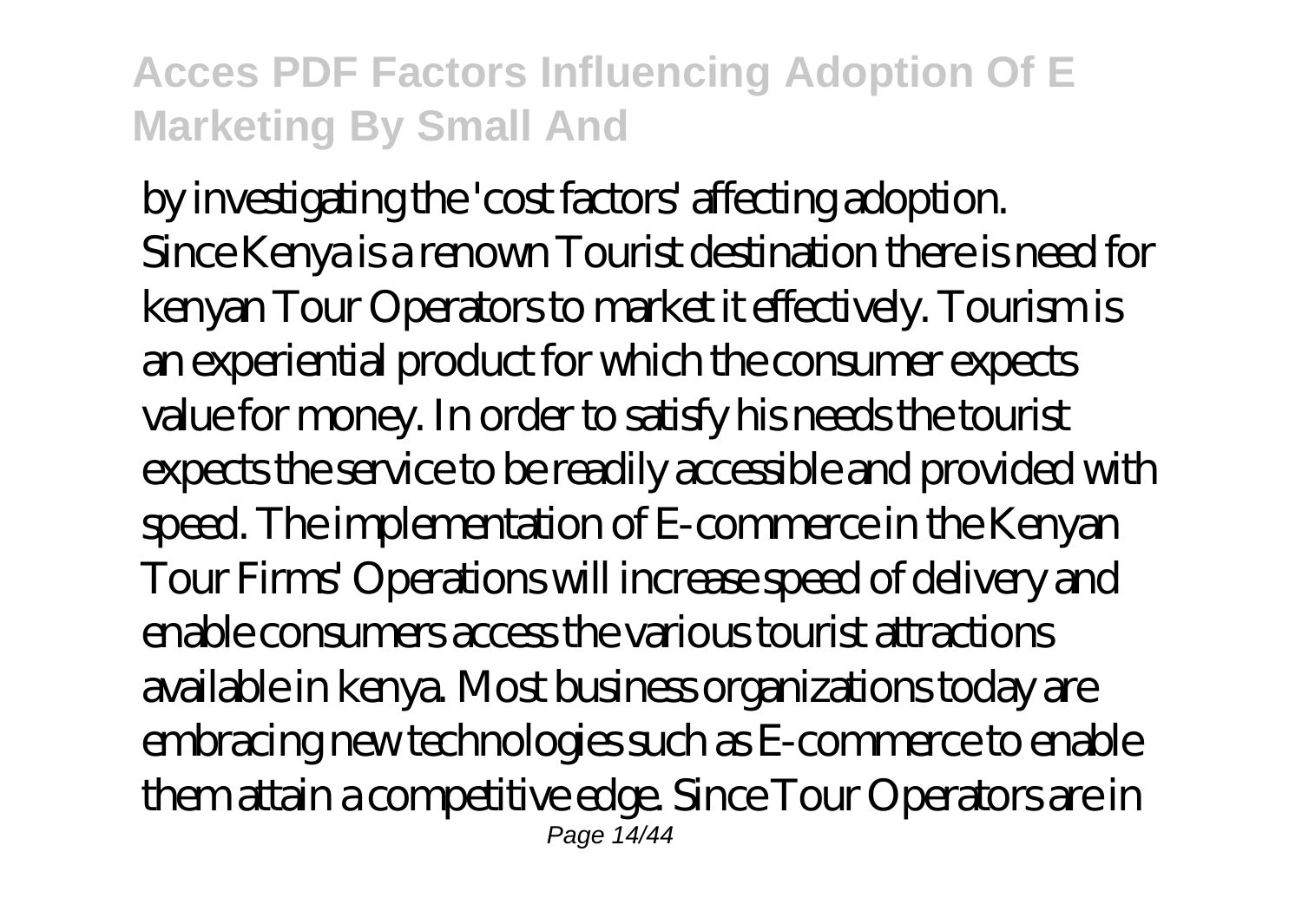the service industry, most of their activities e.g sales and marketing, reservations and even payment can effectively be carried out online. Hence, if kenyan Tour Operators Adopt E-commerce it will enable them raise their profits and become more competitive internationally.

Green Computing Strategies for Competitive Advantage and Business Sustainability

Exploring the Factors Influencing the Adoption and Extent of Use of Electronic Payment Systems (EPS) by Small and Medium Enterprises (SMEs) in Nigeria

A Case Study of Dubai Public Sector Departments Exploring Factors Affecting Consumer Adoption of E-Page 15/44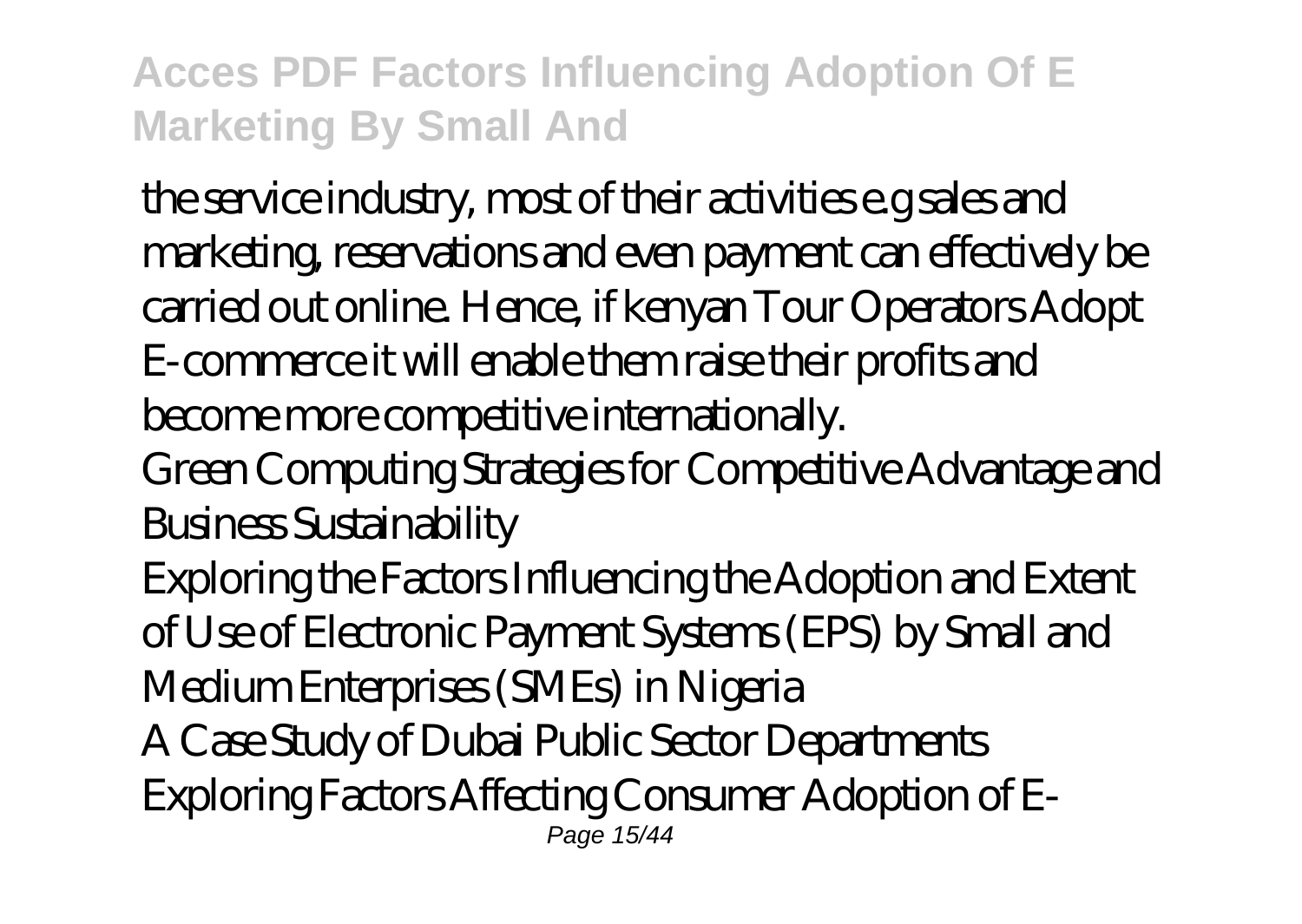#### commerce

# Factors Influencing Adoption of E-filing at the State Information Technology Agency

Factors Influencing Adoption of E-Tshwane an End-user Perspective

With new technologies constantly being created, implemented, and sold, it is a robust opportunity for companies to hop on board with the latest digital trends. With the business world undergoing rapid changes and advancements in current times, the transformation process has been rapid and the disruptions significant. This has created a culture of innovation and a plethora of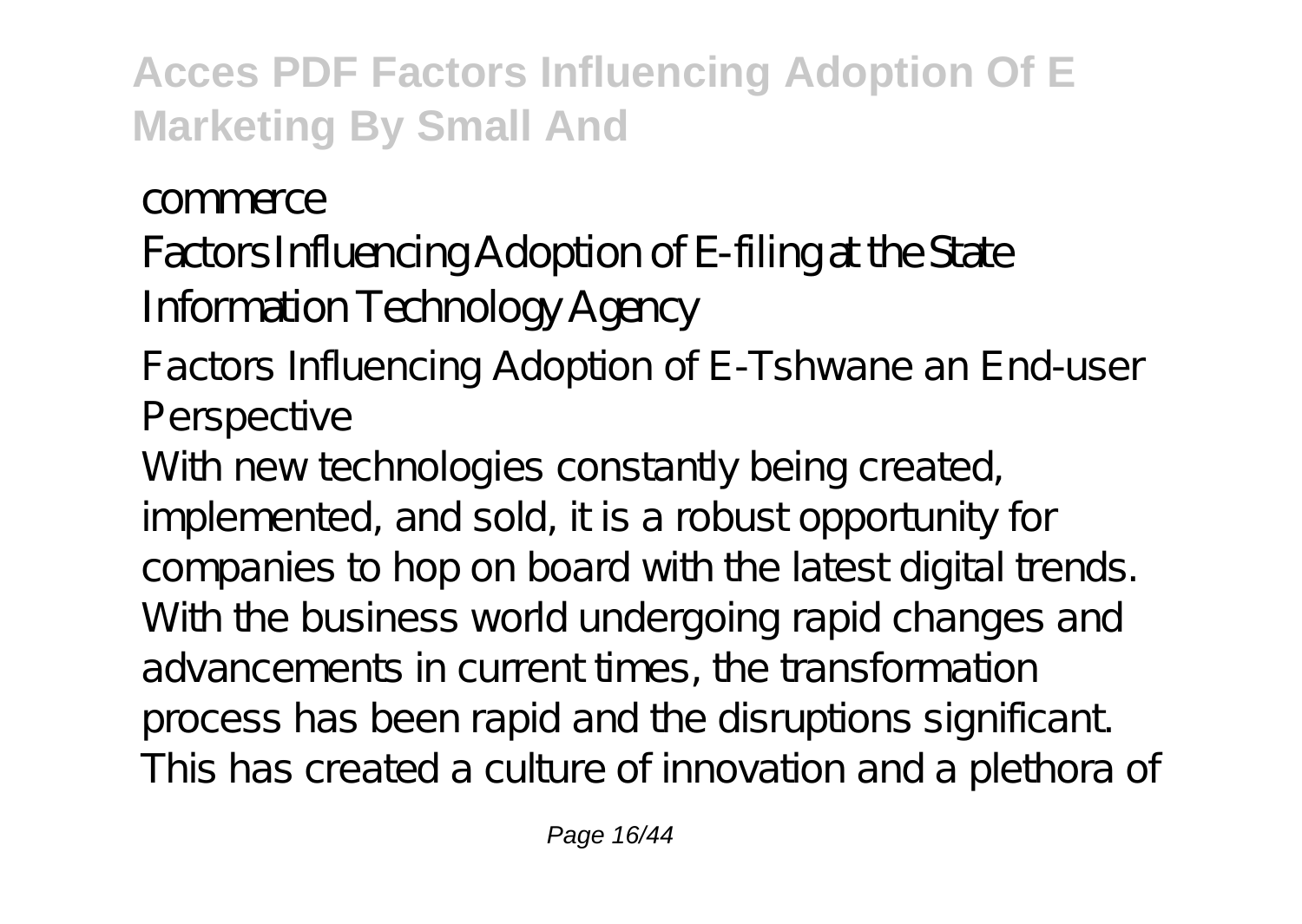available business opportunities, especially when focused on Central Asia, Southeast Asia, and East Asia. Along with these innovative technologies and new opportunities in the business world comes challenges and trends within the Asian region that require more attention and advanced research to fully understand this digital transformation era and the resulting impacts, challenges, and solutions. The Handbook of Research on Disruptive Innovation and Digital Transformation in Asia addresses key topics for understanding business opportunities in Asia, covering a variety of challenges and nations in the Asian region from technological disruption and innovation to connectivity and economic<br>Page 17/44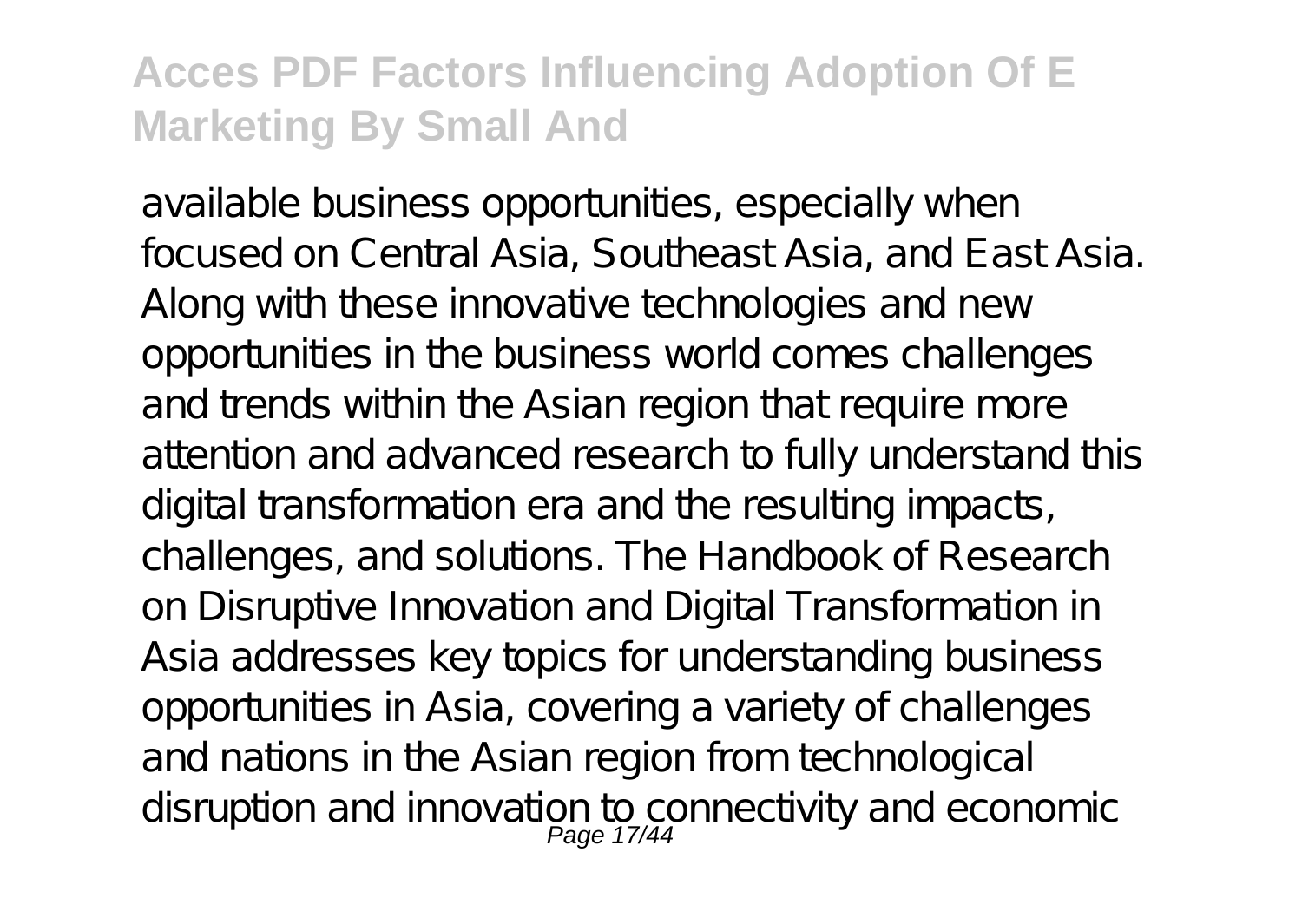corridors in Asia, Islamic finance and tourism, and more. Due to its innovative topics and approaches, geographical focus, and methodologies, the chapters provide readers with a unique value in bringing new perspectives to understanding emerging businesses and challenges in Asia. This book is ideal for professors in academia, deans, students, politicians, policymakers, corporate heads of firms, senior general managers, managing directors, information technology directors and managers, and researchers.

Requirements for the Implementation of E-commerce in Tour Firms Within Nairobi - Kenya

Factors Influencing Citizens' Adoption of E-government<br>Page 18/44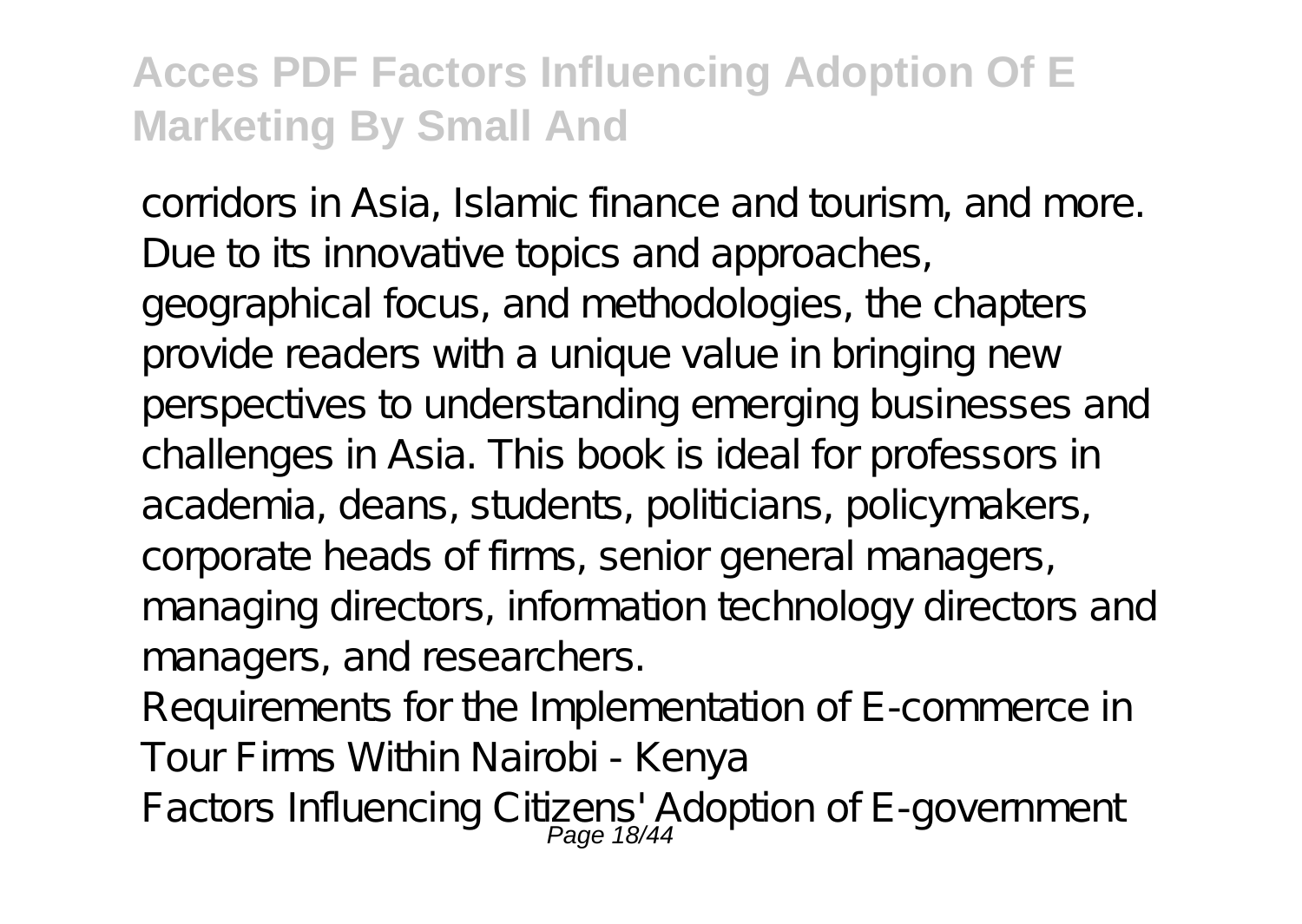in Saudi Arabia

Factors Affecting E-Commerce Adoption

Factors Affecting Consumers Adoption of E-commerce A Case Study Investigation of a Developing Economy - Pakistan

Technology's presence in society continues to increase as new products and programs emerge. As such, it is vital for various industries to rapidly adapt and learn to incorporate the latest technology applications and tools. The Handbook of Research on Technology Integration in the Global World is an essential reference source that examines a variety of approaches to integrating technology through technology diffusion, e-collaboration,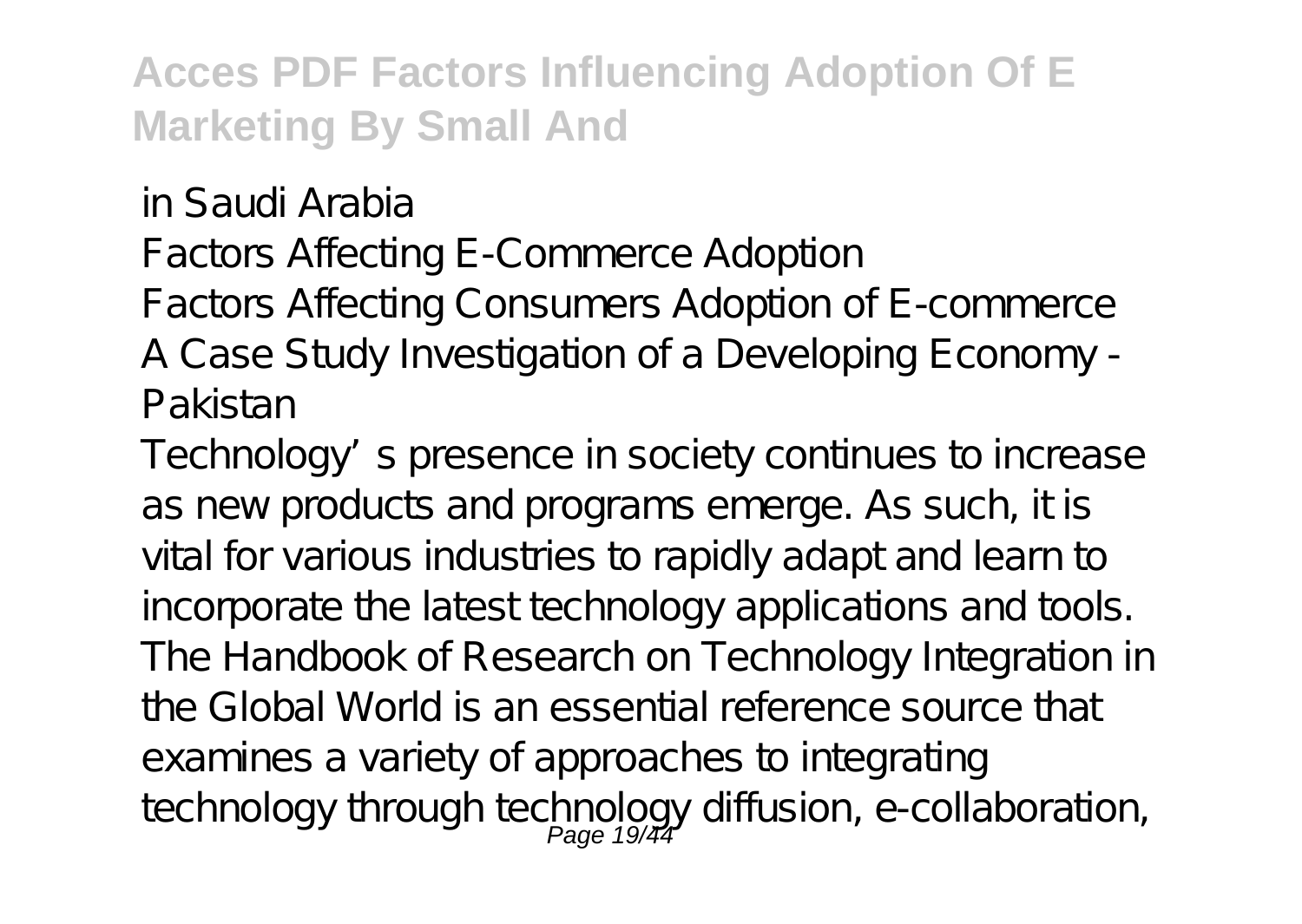and e-adoption. The book explores topics such as information systems agility, semantic web, and the digital divide. This publication is a valuable resource for academicians, practitioners, researchers, and upperlevel graduate students.

The main aim of this study is to investigate the factors that influence the adoption of e-Tshwane as an egovernment solution, focusing on an end-user perspective. It also looks at the benefits and advantages of the adoption of e-Tshwane for the citizens of Tshwane.

Factors Influencing E-banking Adoption Among Customers in Libyan Banks<br>Page 20/44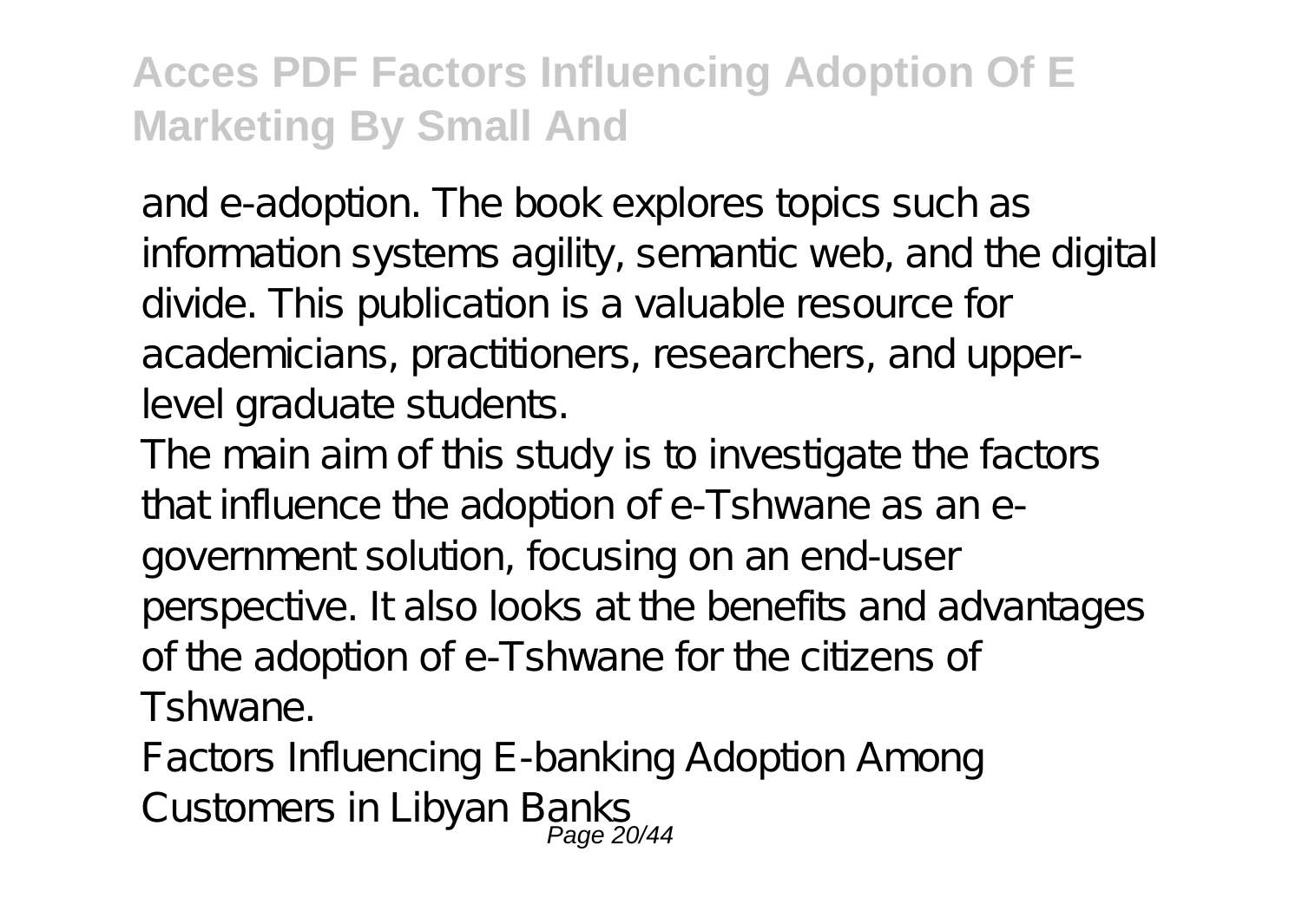Saudi Students' Perspectives

Factors Affecting Citizens' Adoption of E-government Moderated by Socio-cultural Values in Saudi Arabia Factors Affecting the Adoption of E-business in the Aerospace Industry

An Investigation of Factors Affecting the Adoption of Epayment System in Libya

*In the next few years, it is expected that most businesses will have transitioned to the use of electronic commerce technologies, namely ecommerce. This acceleration in the acceptance of ecommerce not only changes the face of business and retail, but also has introduced new, adaptive*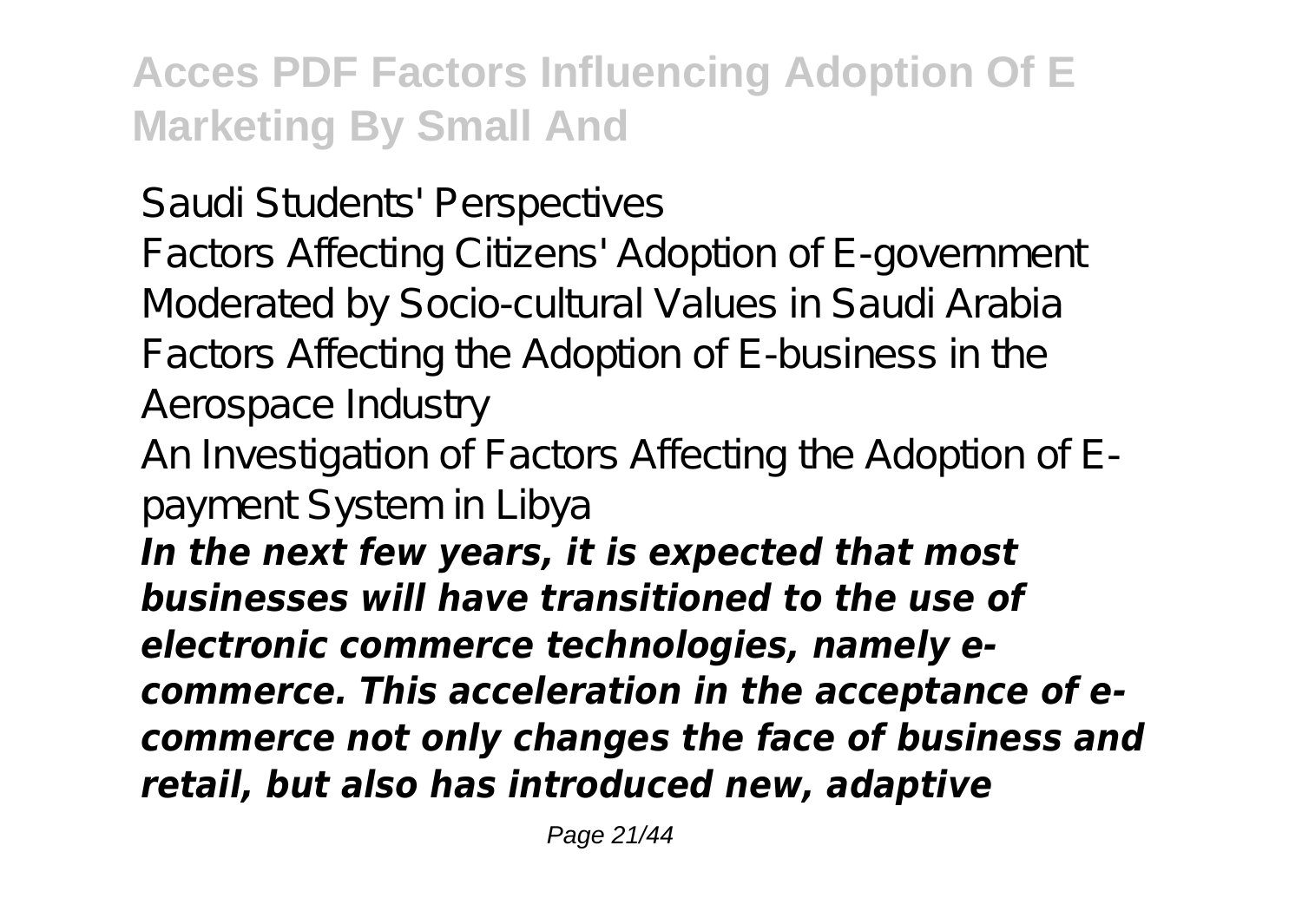*business models. The experience of consumers in online shopping and the popularity of the digital marketplace have changed the way businesses must meet the needs of consumers. To stay relevant, businesses must develop new techniques and strategies to remain competitive in a changing commercial atmosphere. The way in which ecommerce is being implemented, the business models that have been developed, and the applications including the benefits and challenges to e-commerce must be discussed to understand modern business. The Research Anthology on E-Commerce Adoption, Models, and Applications for Modern Business discusses the best practices, latest* Page 22/44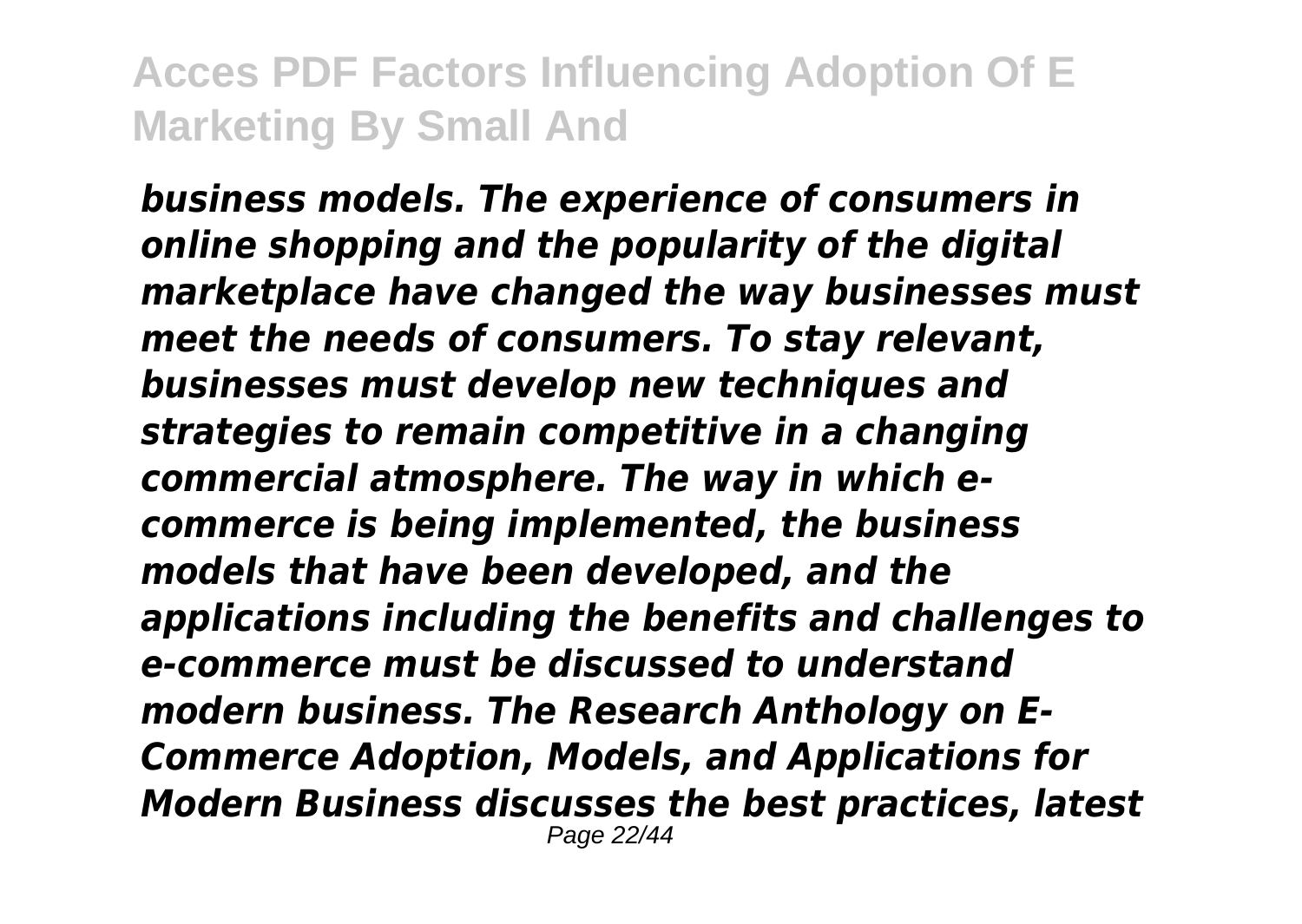*strategies, and newest methods for implementing and using e-commerce in modern businesses. This includes not only a view of how business models have changed and what business models have emerged, but also provides a focus on how consumers have changed in terms of their needs, their online behavior, and their use of e-commerce services. Topics including e-business, e-services, mobile commerce, usability models, website development, brand management and marketing, and online shopping will be explored in detail. This book is ideally intended for business managers, ecommerce managers, marketers, advertisers, brand managers, executives, IT consultants, practitioners,* Page 23/44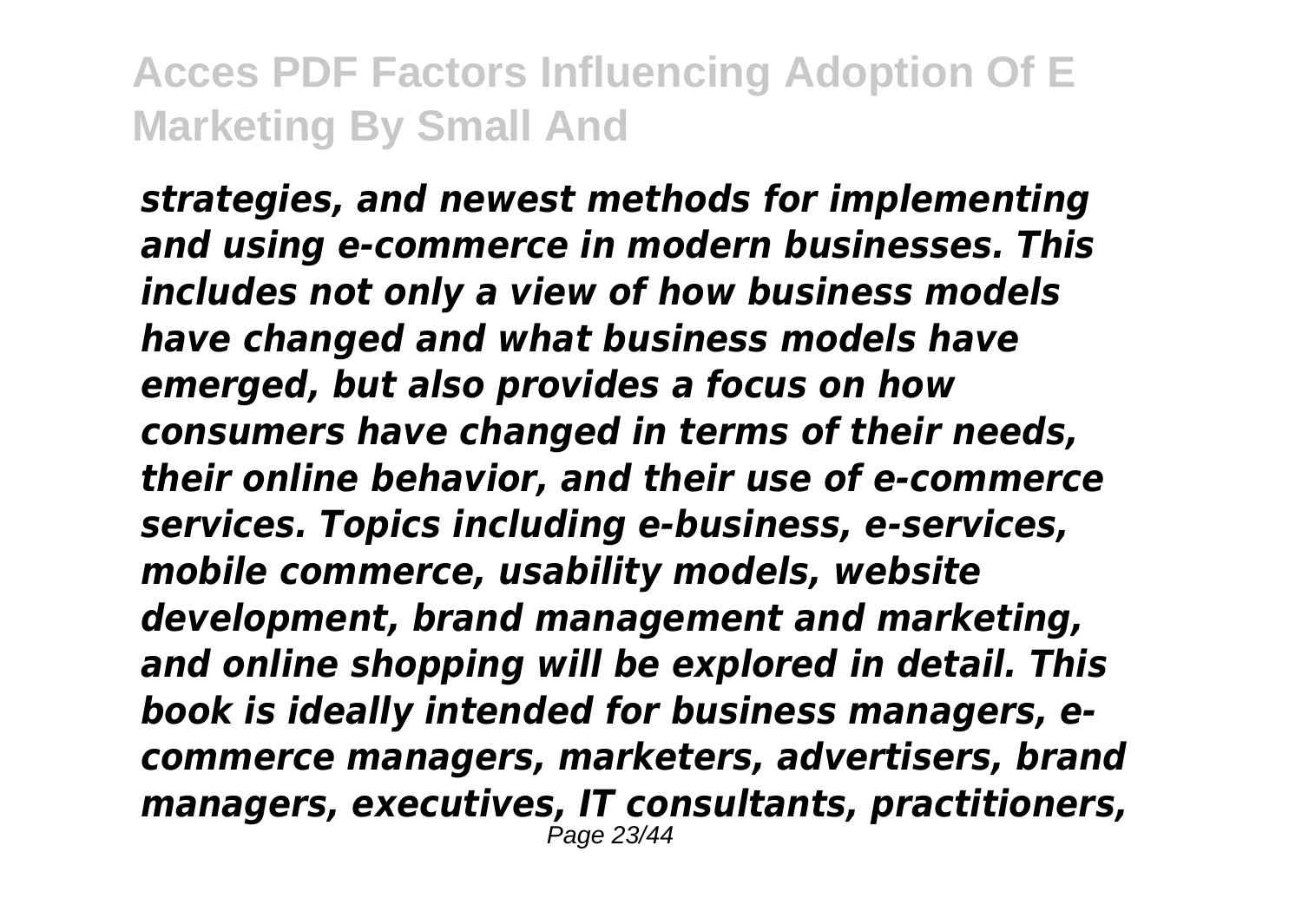*researchers, academicians, and students interested in how e-commerce is impacting modern business models.*

*The main objective of the study is to determine factors that influence the adoption of e-governance performance within South African local governments. It also looks at the technological factors that could the adoption of e-government in South African local governments.*

*Factors Influencing Executive Management's Adoption of E-learning Solutions*

*The Effect of Coronavirus Disease (COVID-19) on Business Intelligence*

*An Investigation of the Factors Affecting Consumers'* Page 24/44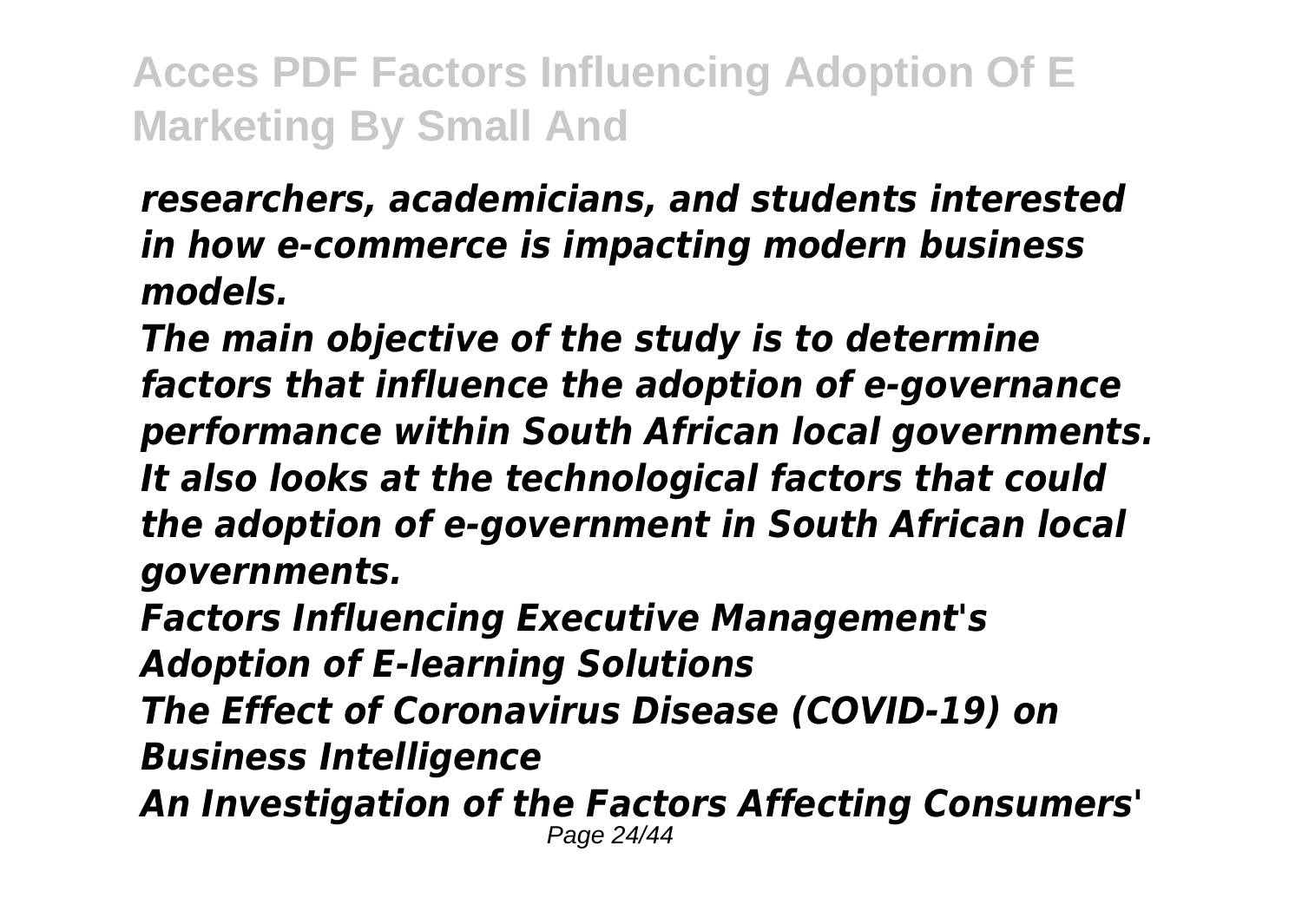*Adoption of E-commerce Creating Value with Big Data Analytics Making Smarter Marketing Decisions* **This study attempts to determine the level of acceptance of eFiling, the online platform of the South African Revenue Service, and to develop an understanding of the factors that influence State Information Technology Agency (SITA) taxpayers using eFiling. This study used Combined TAM-TPB as a framework. A survey was used to collect primary data using online questionnaire via survey monkey.**

Page 25/44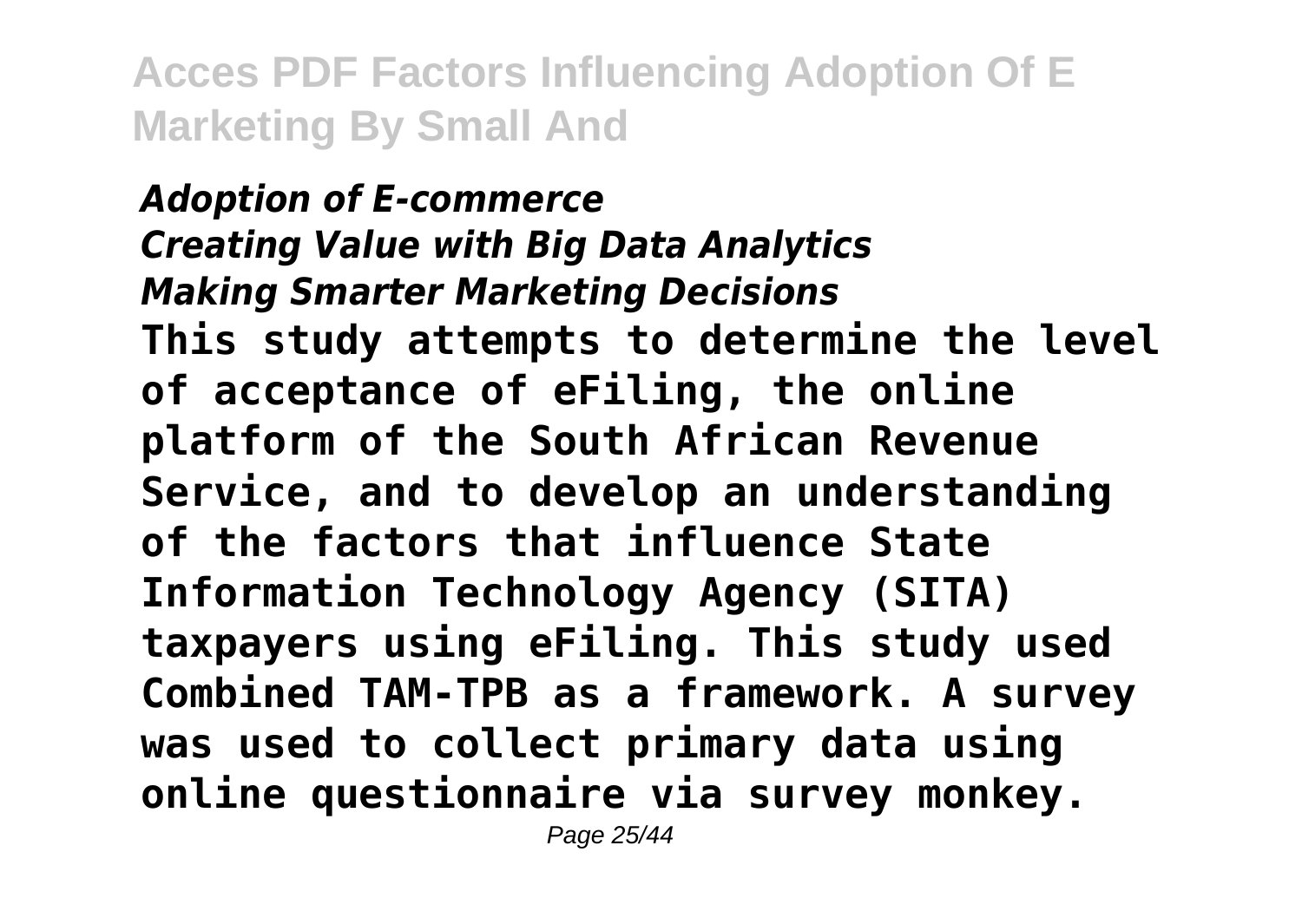**The sample size of 100 was used. Warp PLS 5.0 statistical software was used to analyse and interpret the data. Further more descriptive statistics, regression analysis and chi square analysis were also used. The study is confined to SITA taxpayers in Pretoria. The study found that 62.24% of SITA taxpayers have adopted eFiling. It was also found that perceived credibility and perceive usefulness are the most influential factors towards behavioural intention of SITA Taxpayers in terms of using eFiling, with path** Page 26/44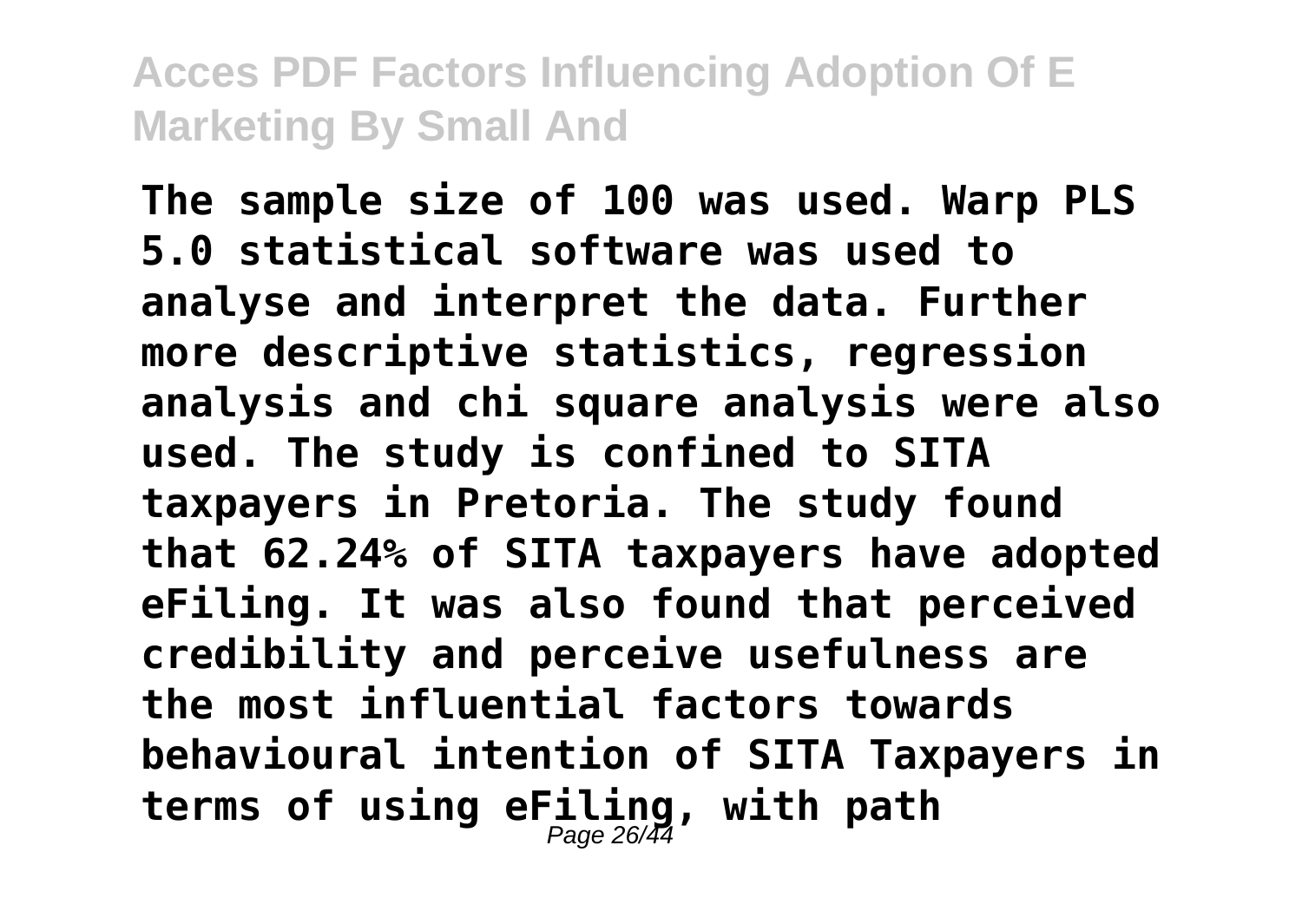#### **coefficients of 0.54 and 0.27 respectively.**

**This book includes recent research works on how business around the world affected by the time of COVID-19 pandemic. The impact of recent technological developments has had a tremendous impact on how we manage disasters. These developments have changed how countries and governments collect information. The COVID-19 pandemic has forced online service companies to maintain and build relationships with consumers when their** Page 27/44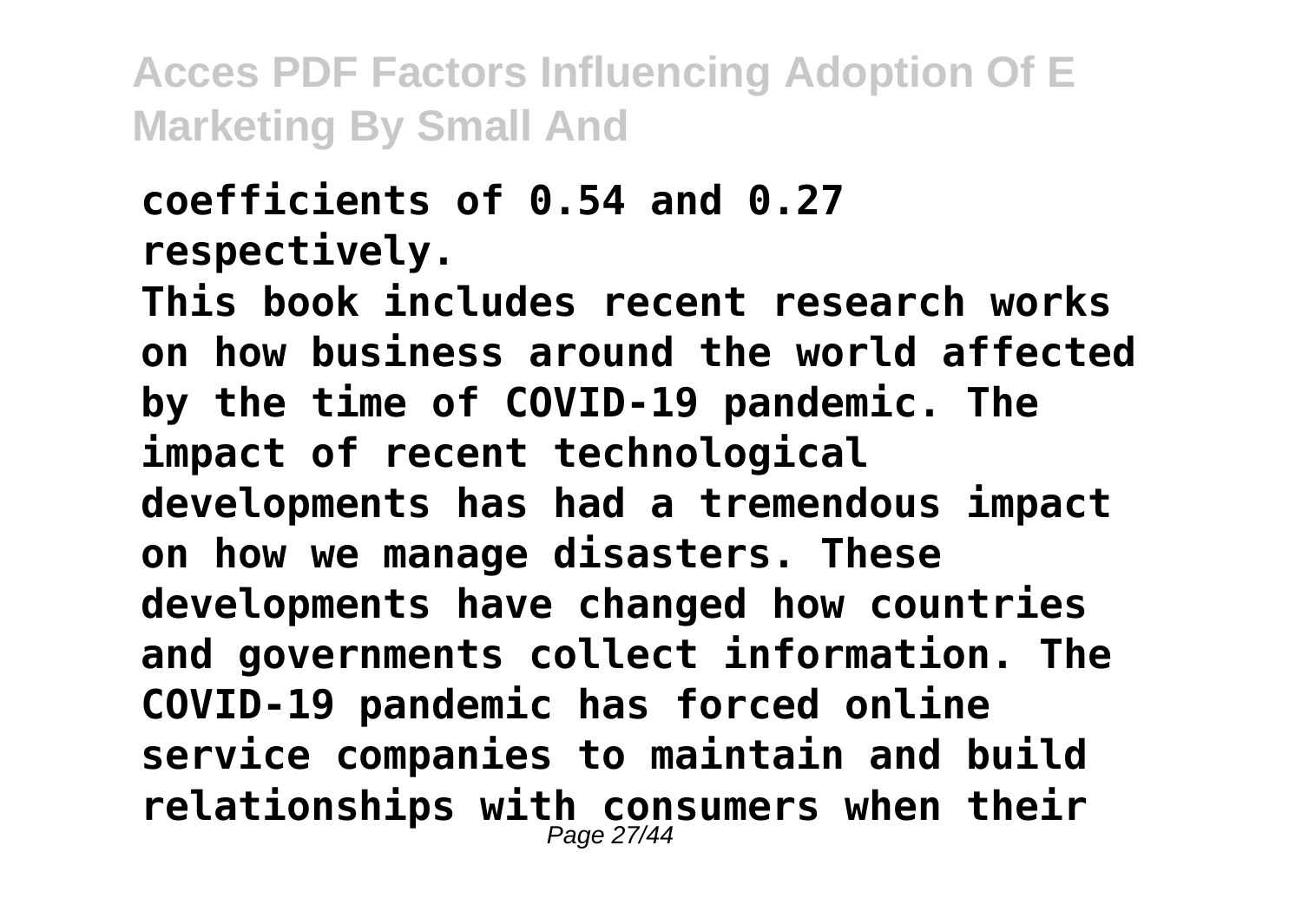**world turns. Businesses are now facing tension between generating sales during a period of severe economic hardship and respect for threats to life and livelihoods that have changed consumer preferences. Structural Equation Modeling Approaches to E-Service Adoption**

**Investigating Factors Influencing the Adoption of E-learning**

**Handbook of Research on Knowledge**

**Management Tools in Higher Education**

**An Investigation of the Factors Affecting** Page 28/44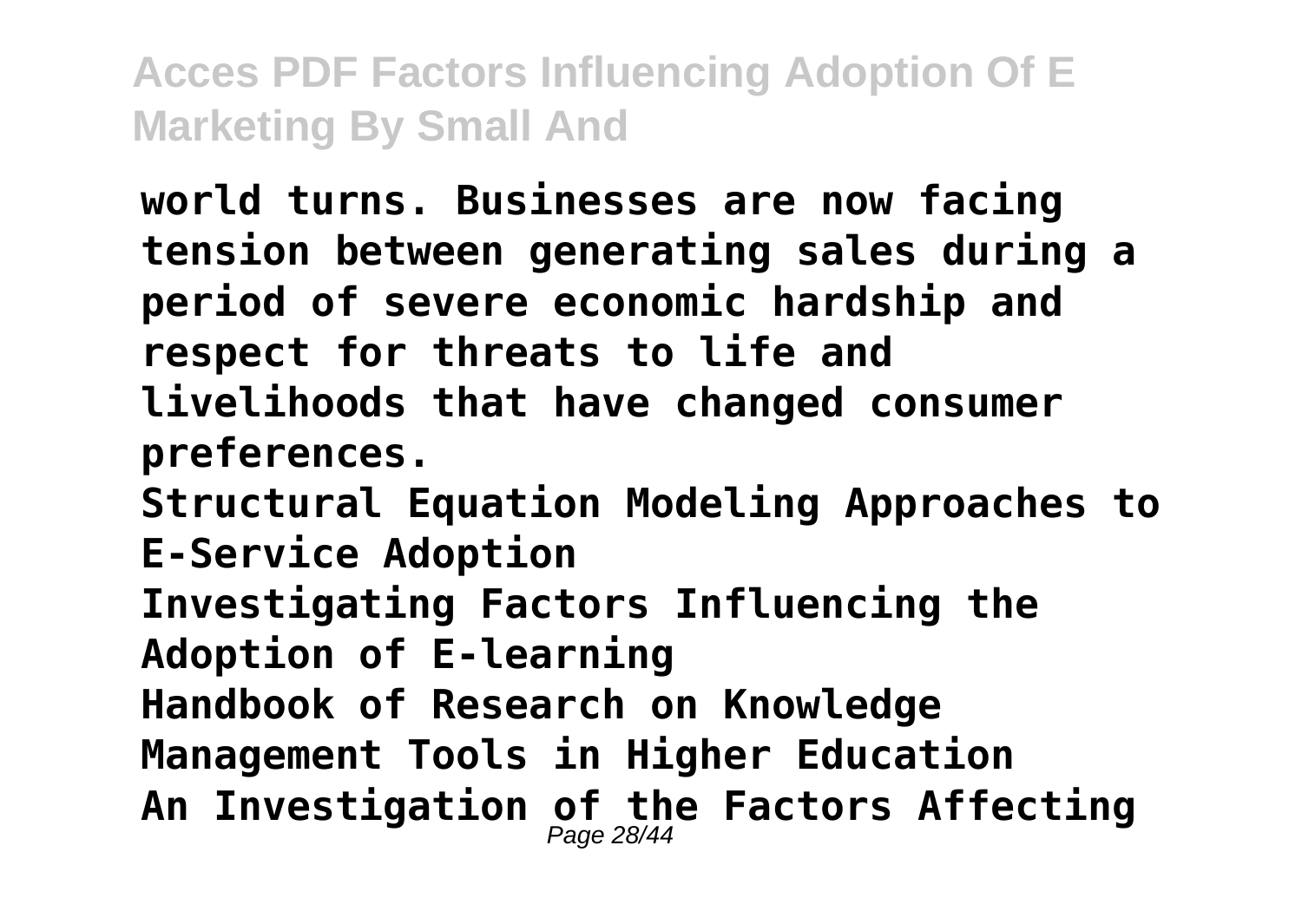# **the Adoption of E-commerce Amongst Ukbased Retailers**

**An Empirical Study of Saudi Arabia This research aimed at investigating the factors influencing students' intention to adopt elearning as a supplementary tool (BIS) and for distance education (BID). A model based on the theory of Planned Behaviour (Ajzen, 1985) was developed in which the students' attitude (AT), Subjective Norm (SN) and Perceived Behavioural Control (PBC) were proposed as determinants of the students' behavioural**

Page 29/44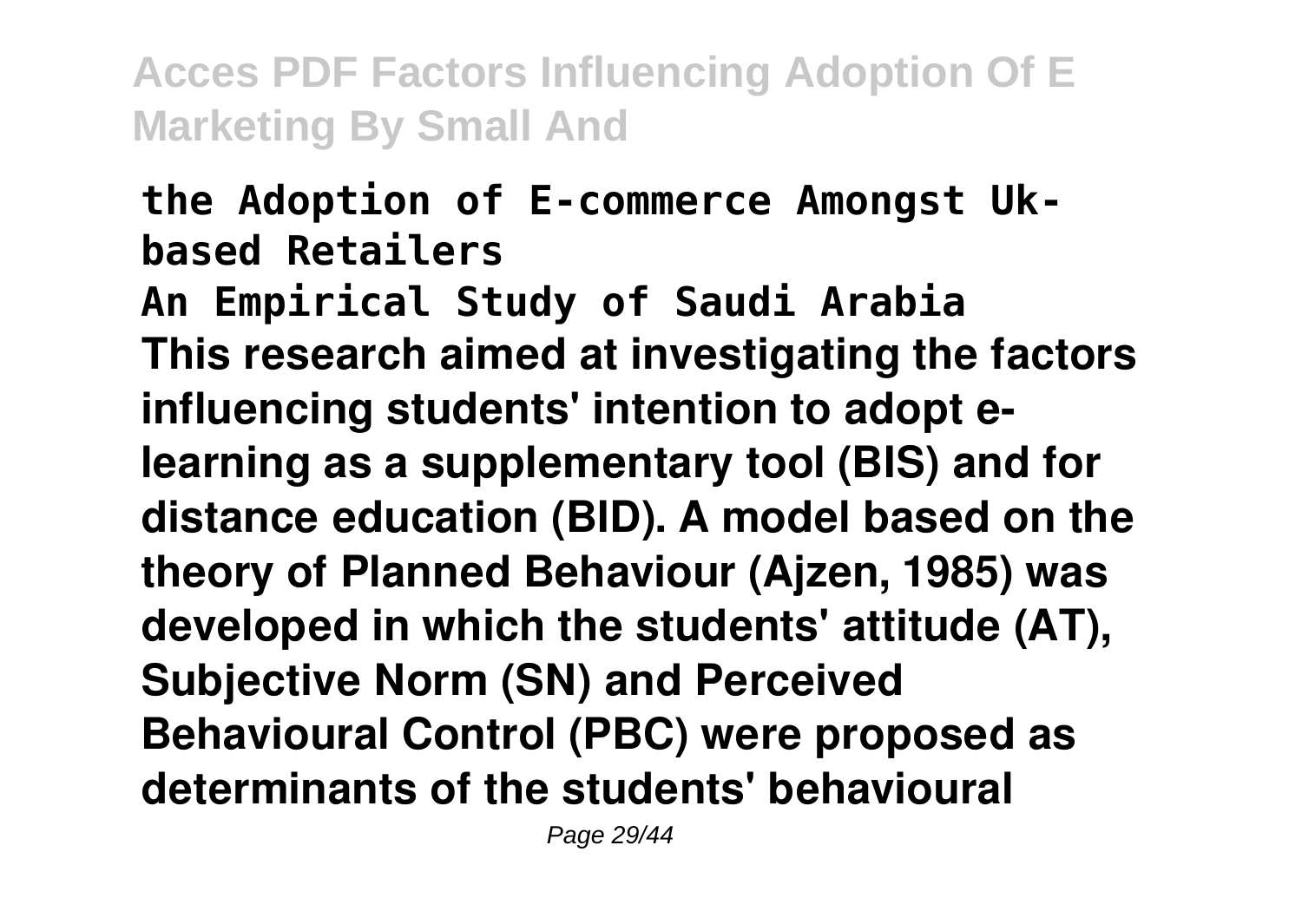**intention to adopt e-learning (BI). The model hypothesised that gender and internet experience moderate the effects of these factors. The model also suggested some factors as antecedents to AT, SN and PBC. The study adopted a mixed methods approach, involving two small-scale qualitative phases and one major quantitative phase. The samples were drawn from students at a Saudi University. The results revealed that the model explained 20% of the students' BIS and 41% of the students' BID. Moreover, the results revealed that PBC, or the** Page 30/44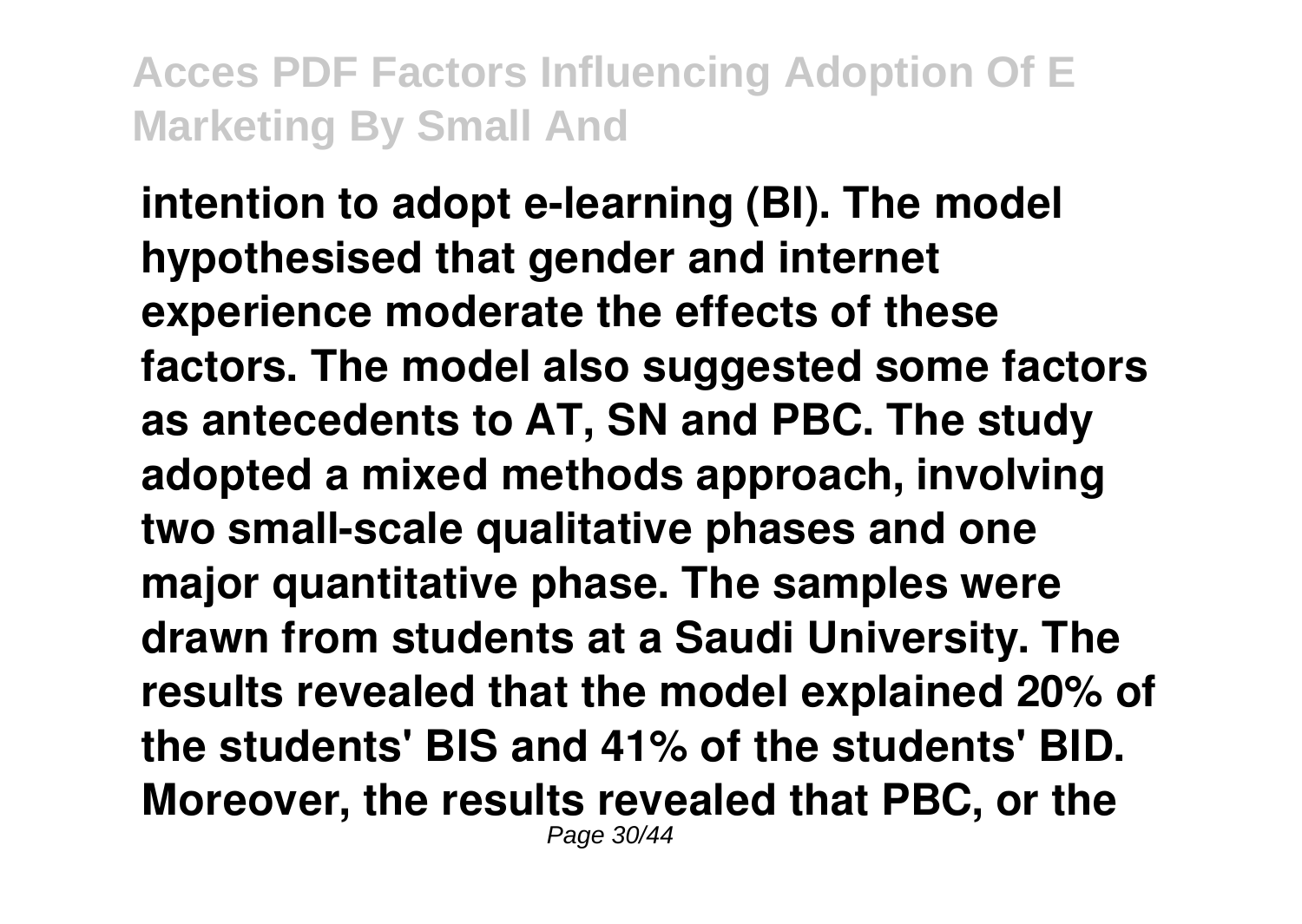**students' perceptions of the existence of constraints that can hamper their adoption of elearning, was the most significant factor influencing their BIS and BID. Furthermore, for the adoption of e-learning to supplement the face-to-face study, SN or the students' perceptions of the social pressures put on them to adopt e-learning, was the second important factor influencing their decision, followed by AT. On the other hand, in the context of adopting elearning for distance education, AT was more significant than the students' SN. In addition,** Page 31/44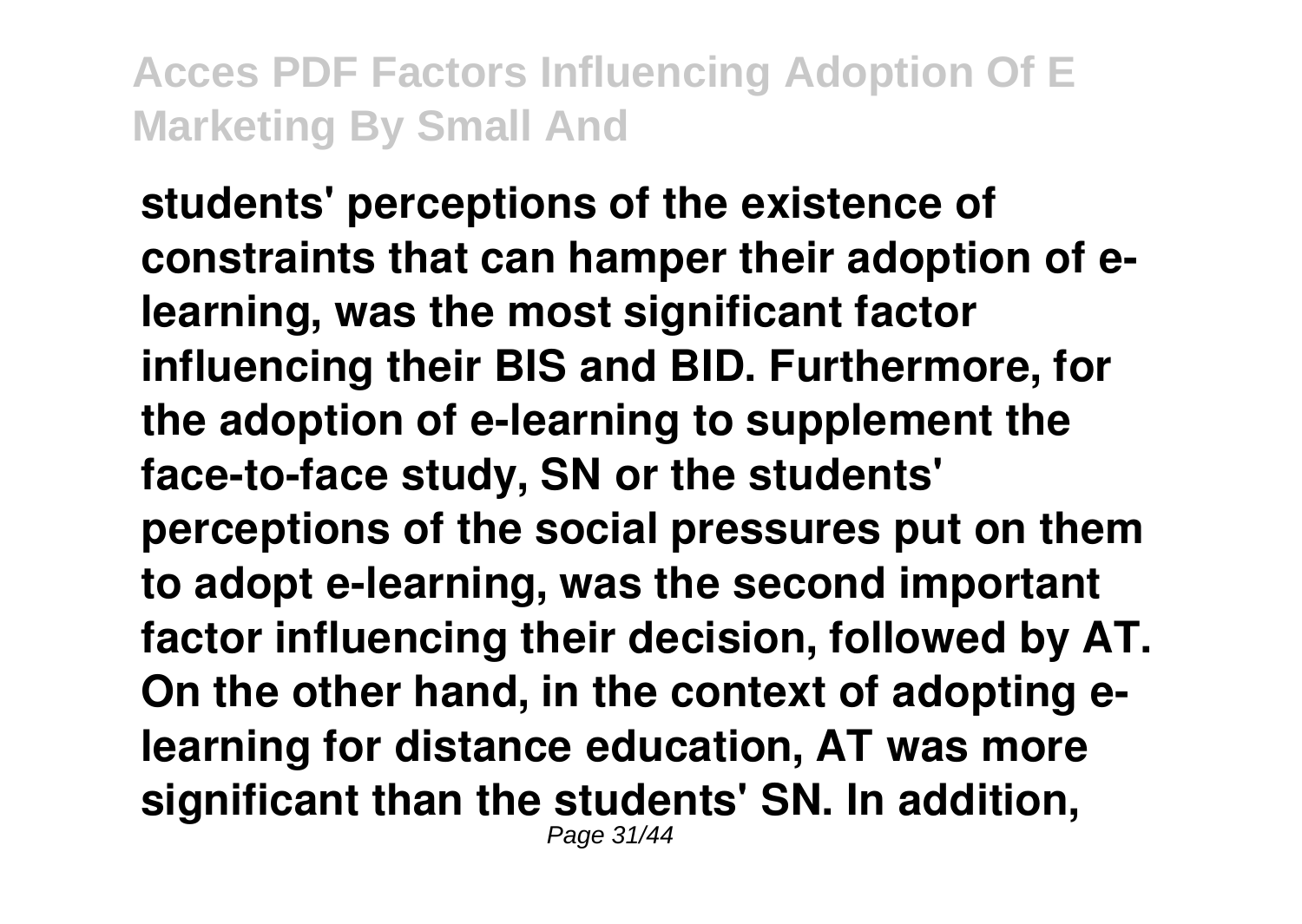**gender was found to only moderate the link between PBC and BID. Internet experience was found to moderate the link between AT and BIS as well as the link between PBC and BID. The findings showed that e-learning perceived Ease of Use, Usefulness, Interactivity and Flexibility determined AT. The beliefs of the students' peers, family and instructors were found to shape their SN. Perceived Accessibility was the most significant antecedent of PBC, followed by Internet Self-Efficacy and finally, University Support. Moreover, the students did not show** Page 32/44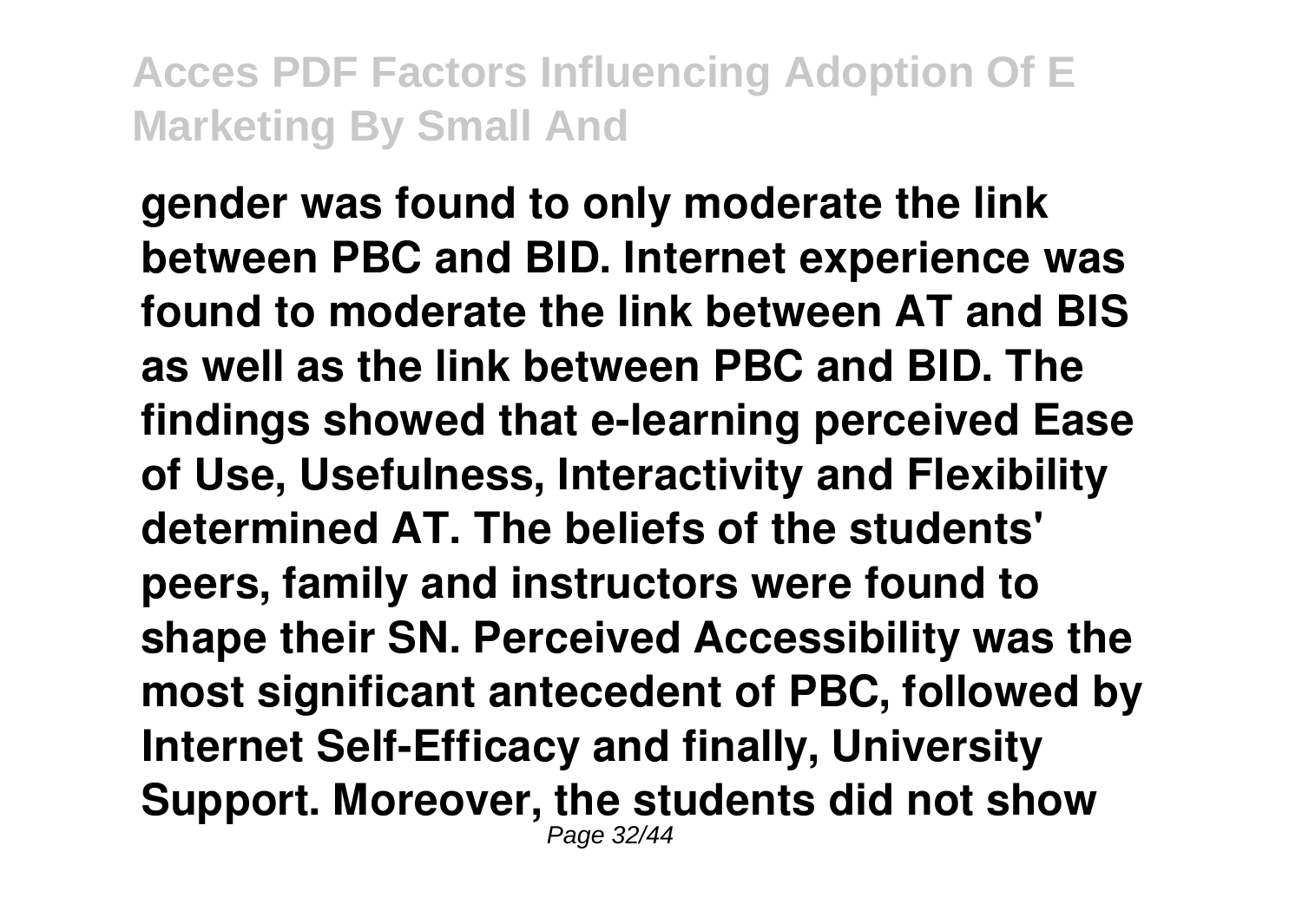**differences in BIS when they were compared, based on some selected demographics, while they showed differences in BID when they were compared on the same demographics. Semistructured interviews were also conducted with six students to shed light on some of the results. E-government adoption is well researched, but its influencing factors are often subjective and consequent on different influencing factors. Some studies have associated influencing factors to environmental factors or locations which all have theoretical explanations. This** Page 33/44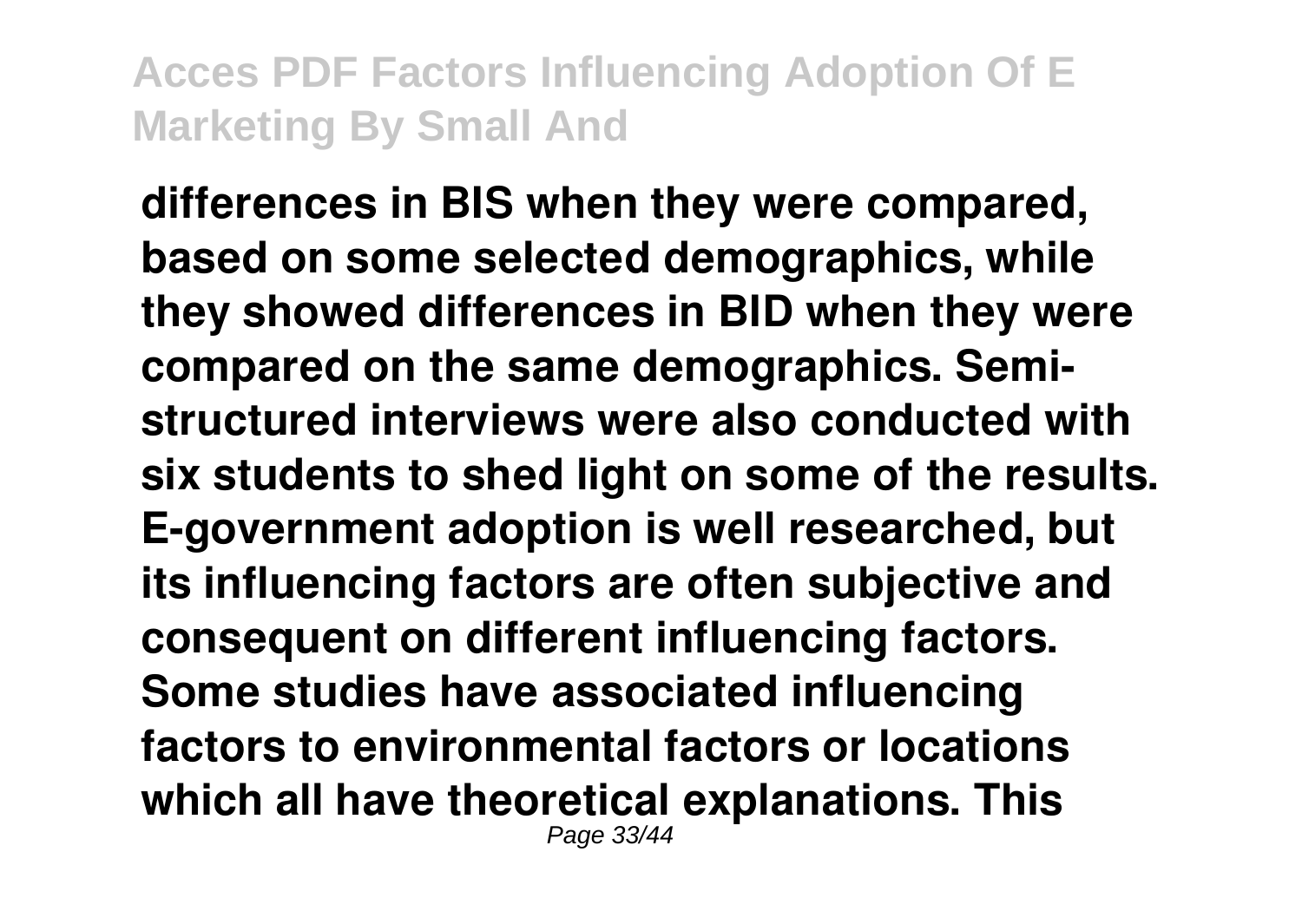**research aims to identify and critically assess the factors influencing the adoption of e-Government in Dubai. It examines concepts of egovernment and its adoption, and a critical assessment of factors that influence egovernment adoption in the UAE is conducted. The Unified theory of acceptance and use of technology (UTAUT) model is adopted to explain adoption of e-government services in Dubai to better understand variables of e-government adoption in the city. Eight direct hypotheses and four moderating hypotheses were developed** Page 34/44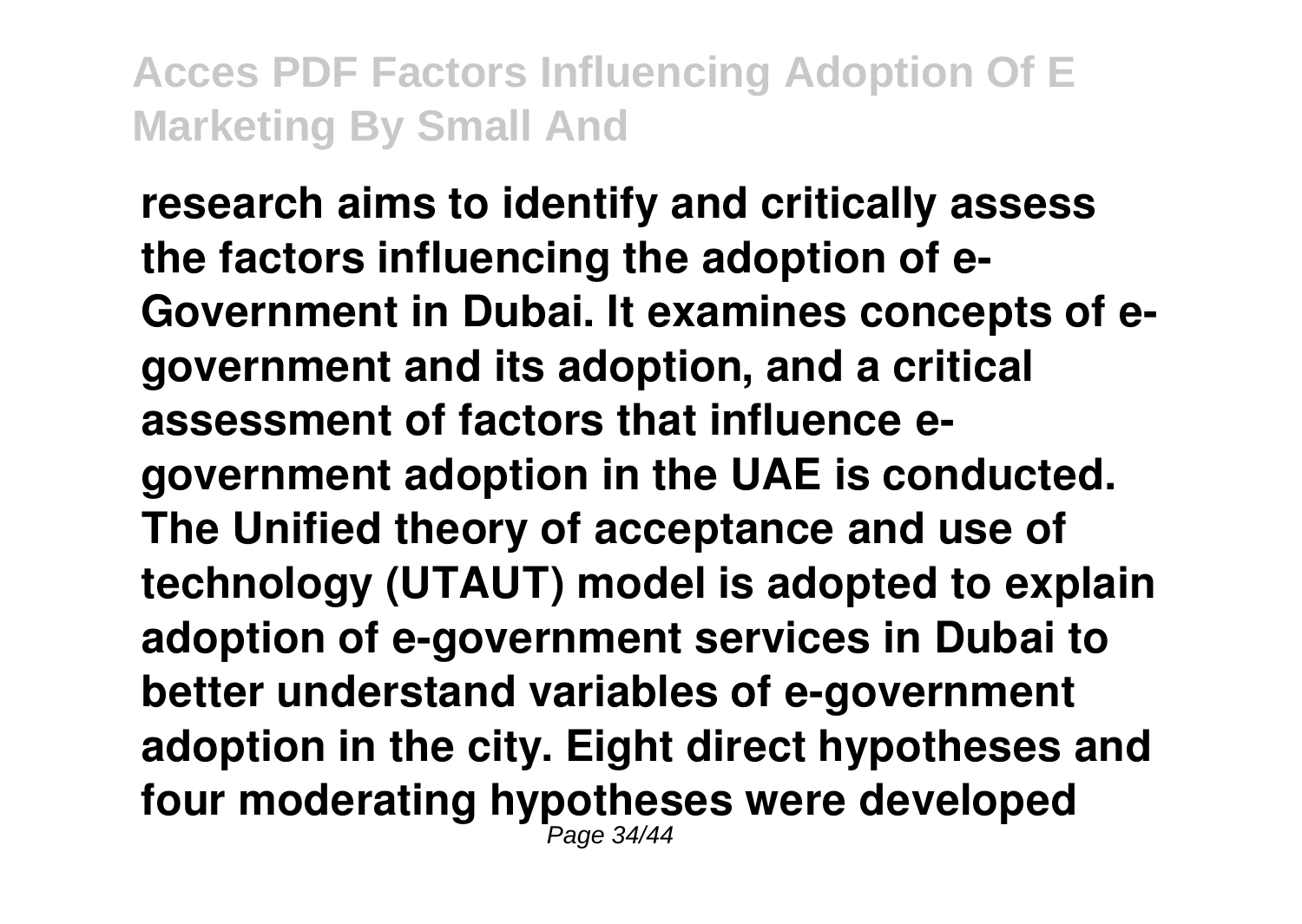**and tested in Dubai public sector departments. 172 staff from nine public sector organisations participated in this study completing a quantitative survey designed using eight factors derived UTAUT and 10-factor models. The empirical results that shows that eight factors influence e-government adoption in Dubai public sector departments. Both gender and age were rejected as moderators of e-government adoption. The findings generated both practical and theoretical implications that informed recommendations for improving e-government** Page 35/44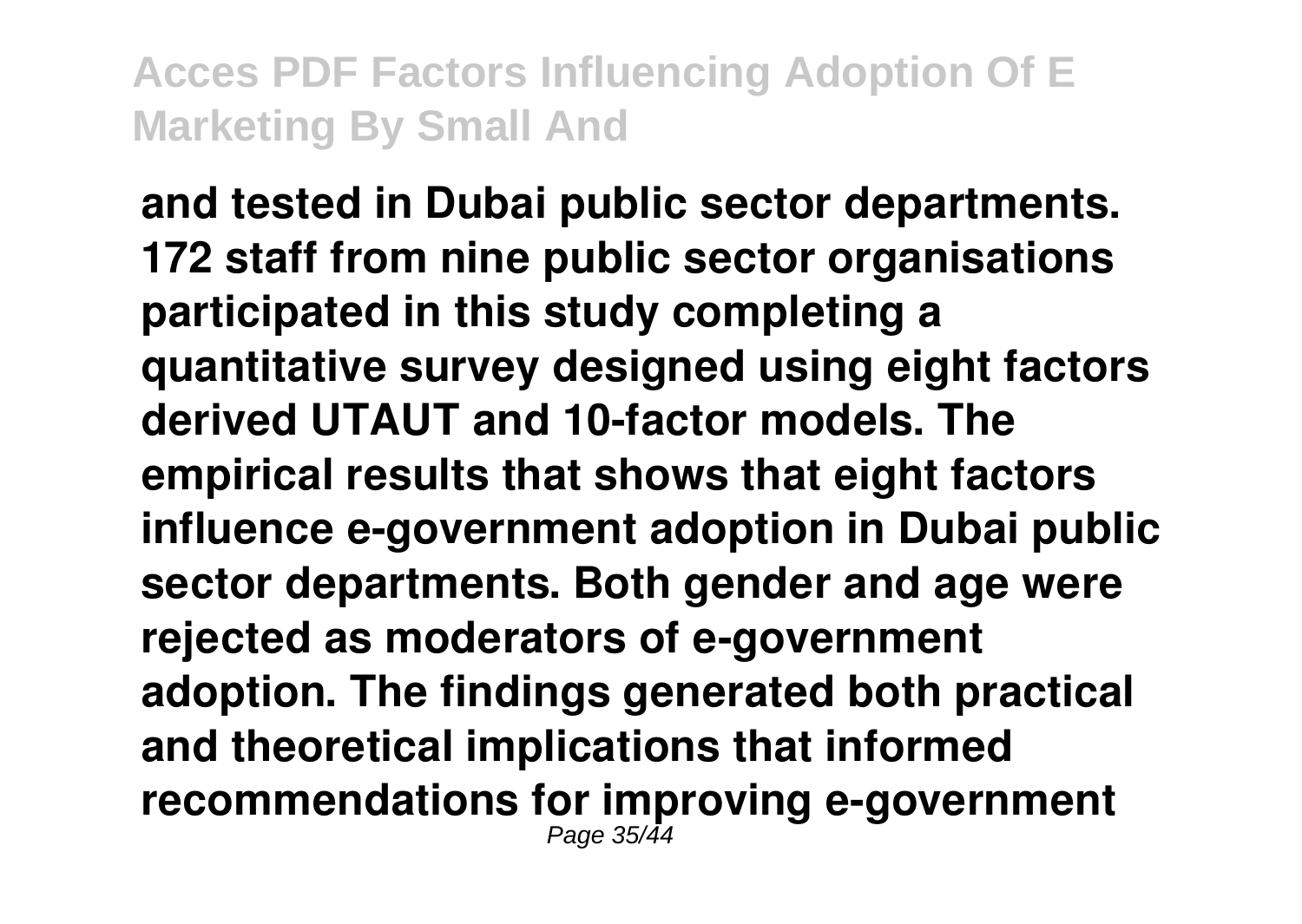**adoption, and suggestions for future research informed by the rejected hypotheses. A Case of Selected SMMEs in Pretoria Factors Influencing Adoption of E-commerce by Kenyan Tour Operators Research Anthology on Small Business Strategies for Success and Survival Factors Affecting Adoption of E-marketing Among Small and Medium Enterprise Food Manufacturers in Malaysia Factors Influencing E-commerce Adoption Behavior of Internet Users from Romania** Page 36/44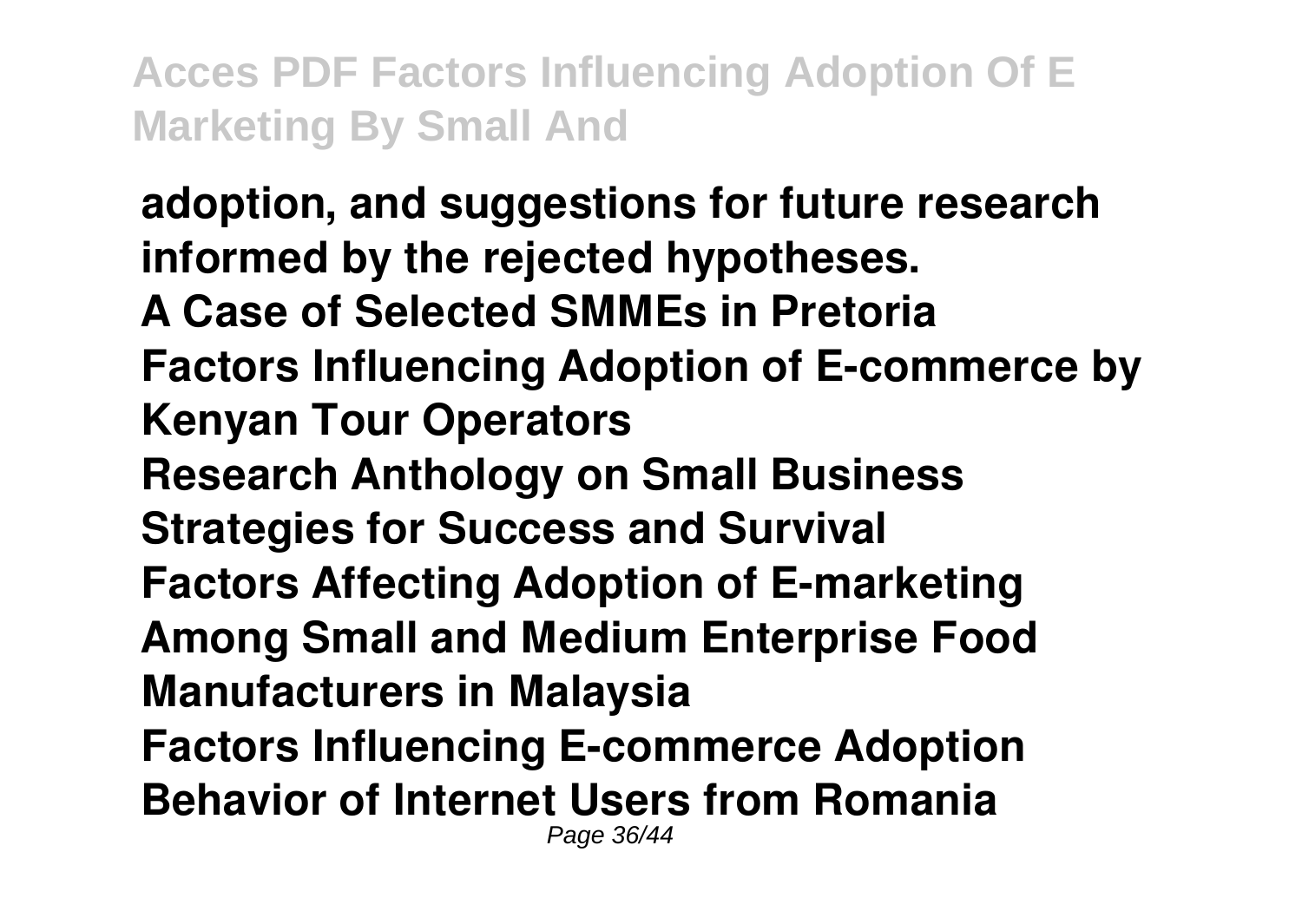Introduction of internet-based electronic commerce contributes significant opportunities for large and small firms to grow their business from customer base perspective, introducing innovative products and rationalise their businesses by competing in the global economy. It has been a slow initiative for small, medium and micro enterprises (SMMEs) to adopt and evaluate electronic commerce. Many SMMEs have been unsuccessful in achieving the levels of adoption required to appreciate the benefits associated with ecommerce during the developmental stages of operations. The study's purpose is to investigate the factors that affect the adoption/ non-adoption of ecommerce in SMMEs.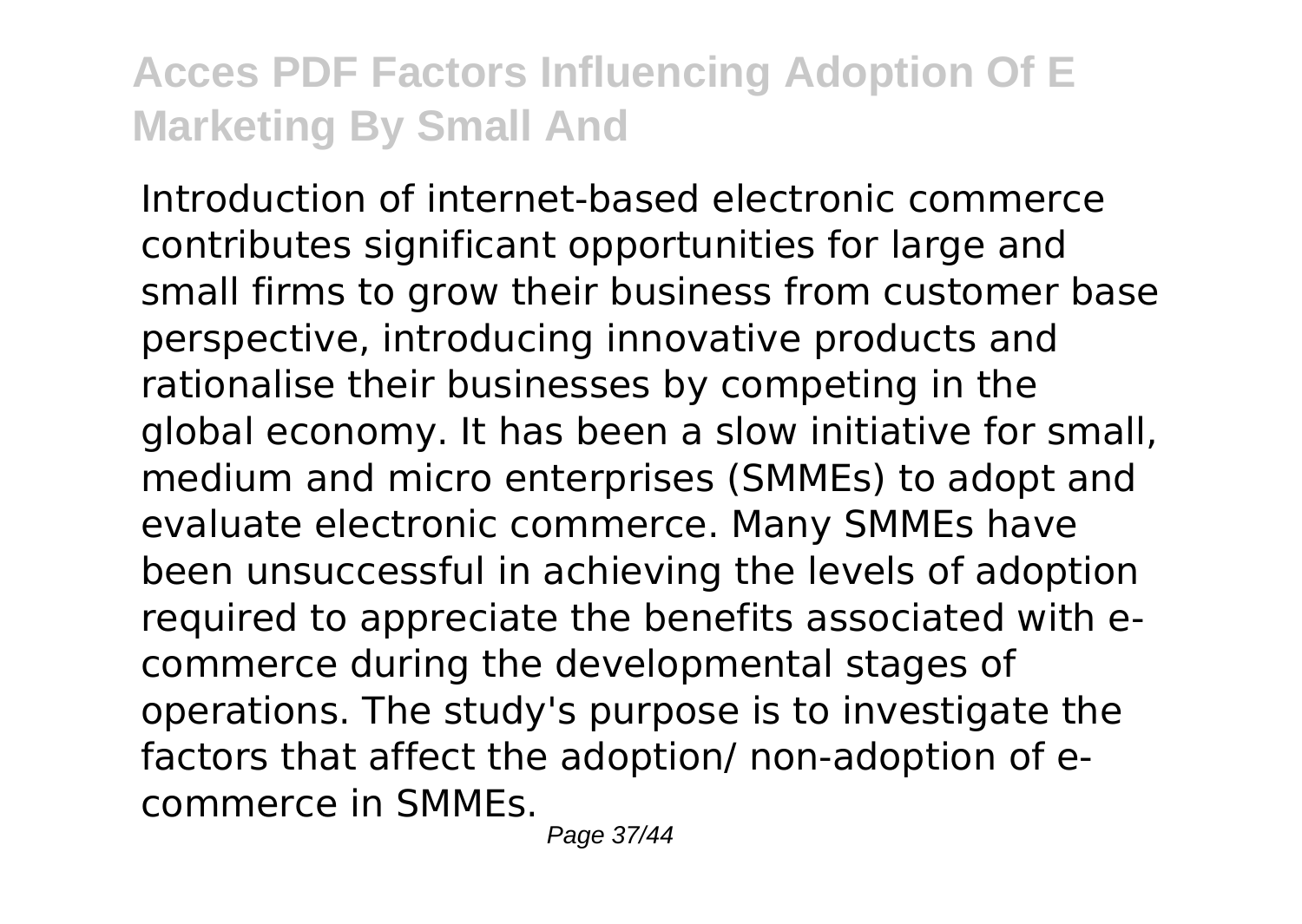Knowledge management principles, strategies, models, tools, and techniques have been proven in government, business, and industry. More recently, knowledge management has emerged as an essential enabler for the successful pursuit of scholarly activities in higher education. Knowledge management has significant contributions to make in capturing, storing, processing, and disseminating knowledge between and across these stakeholder entities and their processes to better support these interrelated processes and activities. Given the impetus provided by the United Nations Global Knowledge Economy Policy, institutions worldwide are actively pursuing the use of knowledge management Page 38/44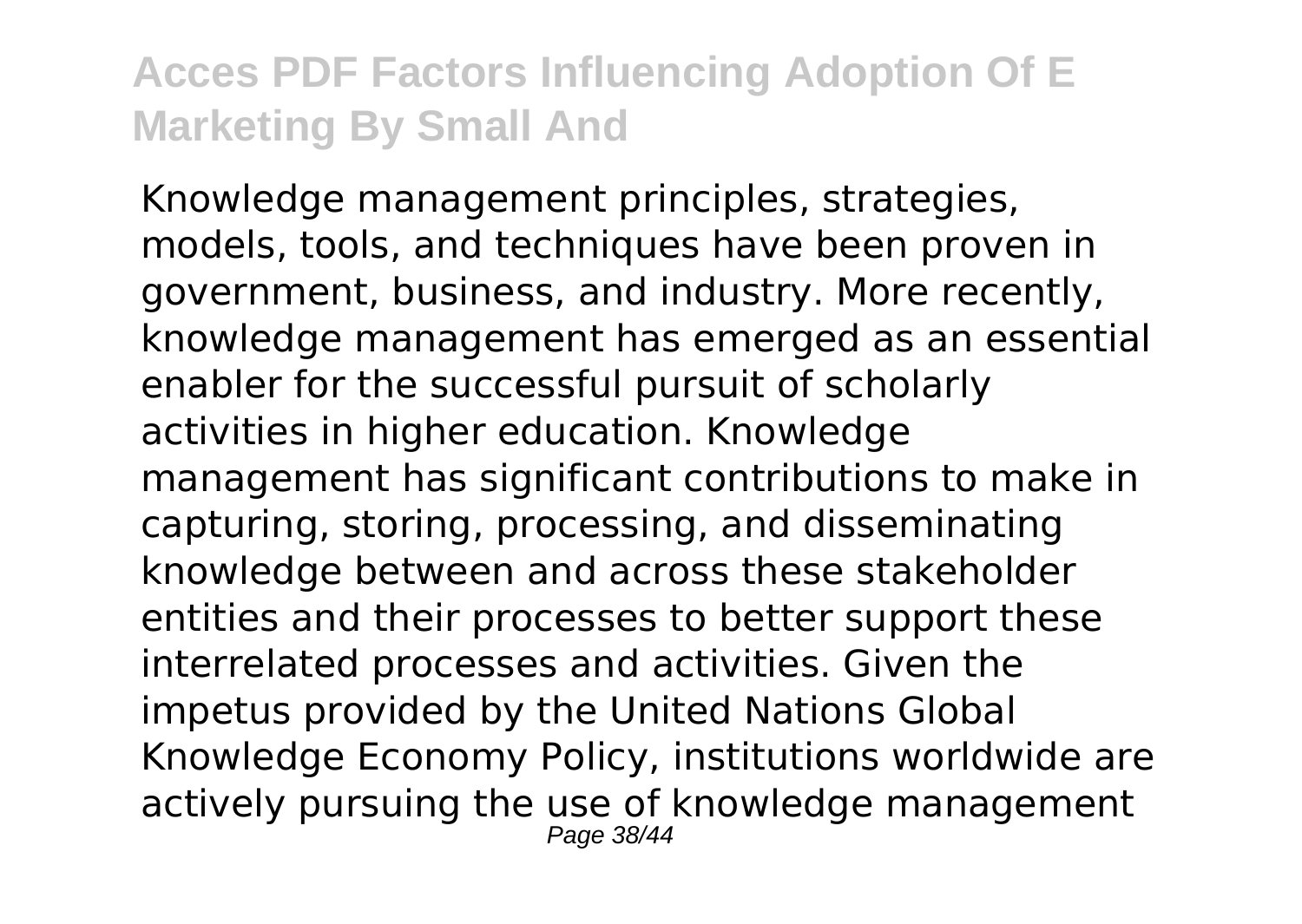in all facets of social and economic development. The importance of knowledge management research and application in academia is a critical element of this multifaceted endeavor. The Handbook of Research on Knowledge Management Tools in Higher Education is a compendium of cutting-edge research on the use of knowledge management in higher education and provides original, theoretical, and application-oriented research within this domain. The book will also provide insights on the management of expertise, knowledge, information, and organizational development in different types of work communities and environments. By including research on global perspectives, the implementation of knowledge Page 39/44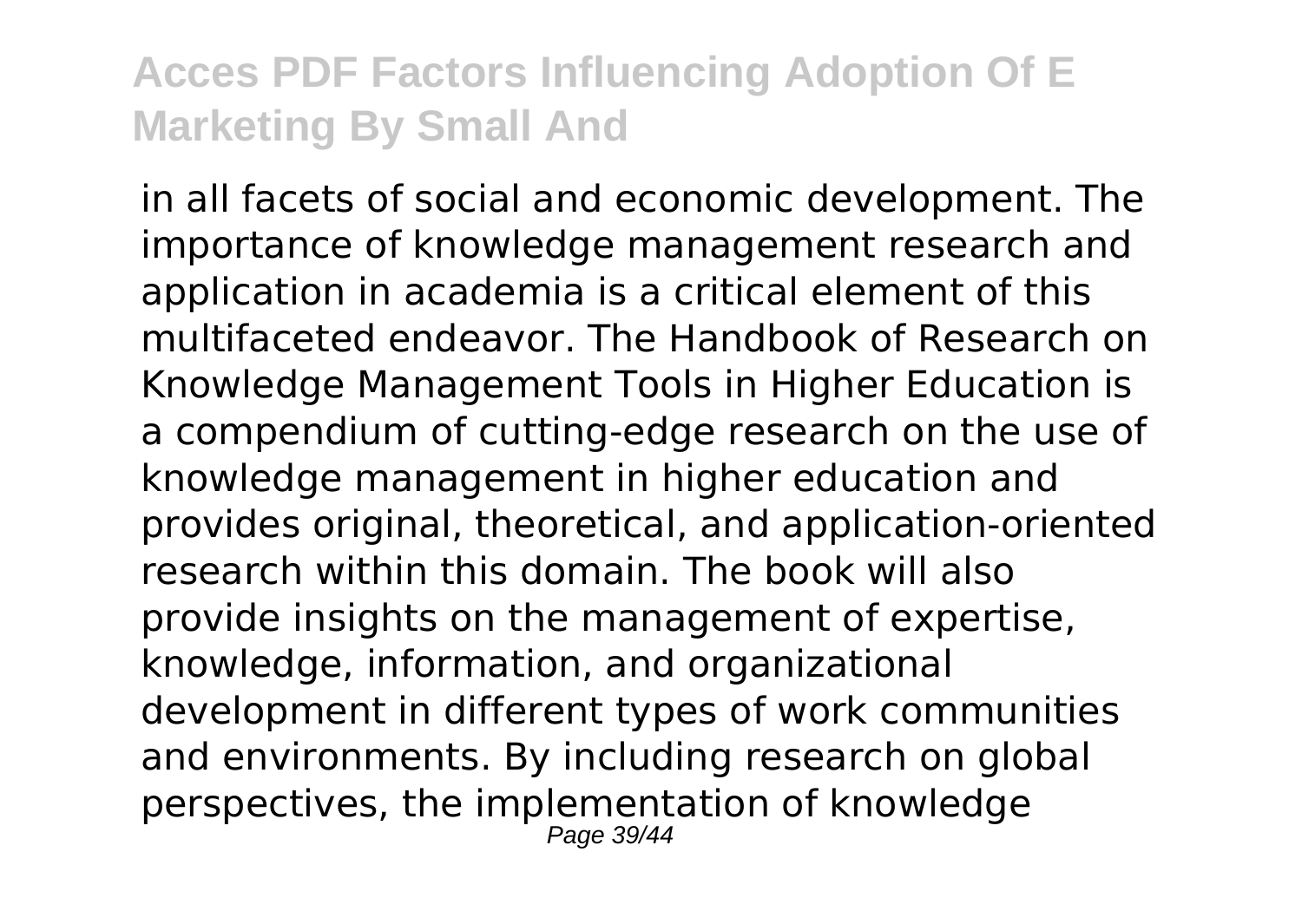management at universities, current trends in the field, and the results, this book is a valuable reference work for professionals and researchers working in the field of information and knowledge management in various disciplines, and academics, analysts, developers, students, technologists, education consultants, higher education administrators, academicians, stakeholders, and practitioners seeking to learn, improve, and expand their theoretical and applied knowledge of knowledge management tools and techniques, models, processes, and systems in higher education.

Handbook of Research on Technology Integration in the Global World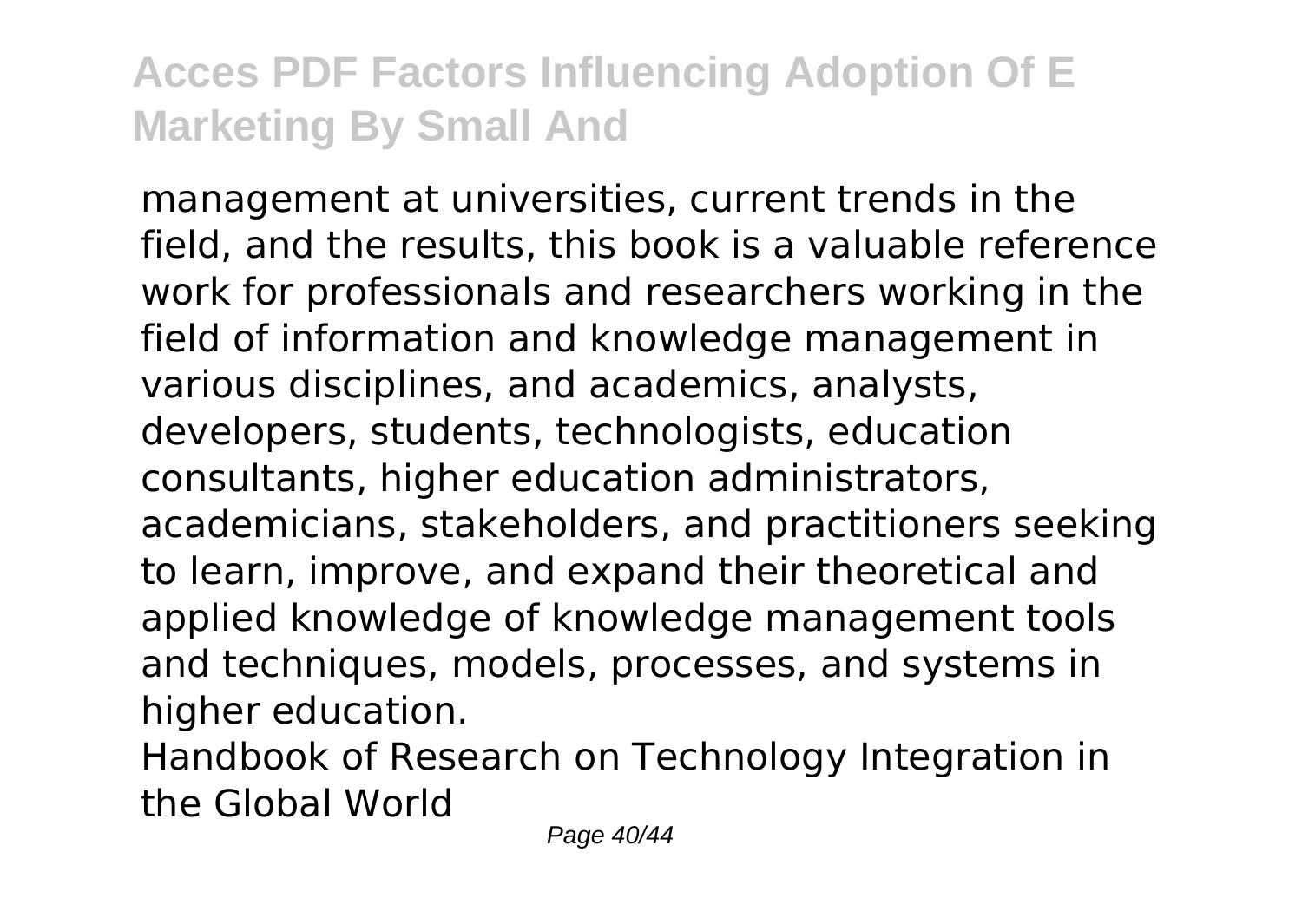Factors Influencing E-governance Adoption in South African Local Government Factors Affecting the Adoption of E-procurement Technologies from the Supplier Perspecive Factors Influencing the Adoption of E-commerce The Adoption of E-business Technology by SMEs *Our newly digital world is generating an almost unimaginable amount of data about all of us. Such a vast amount of data is useless without plans and strategies that are designed to cope with its size and complexity, and which enable organisations to leverage the information to create value. This book is a refreshingly practical, yet theoretically sound* Page 41/44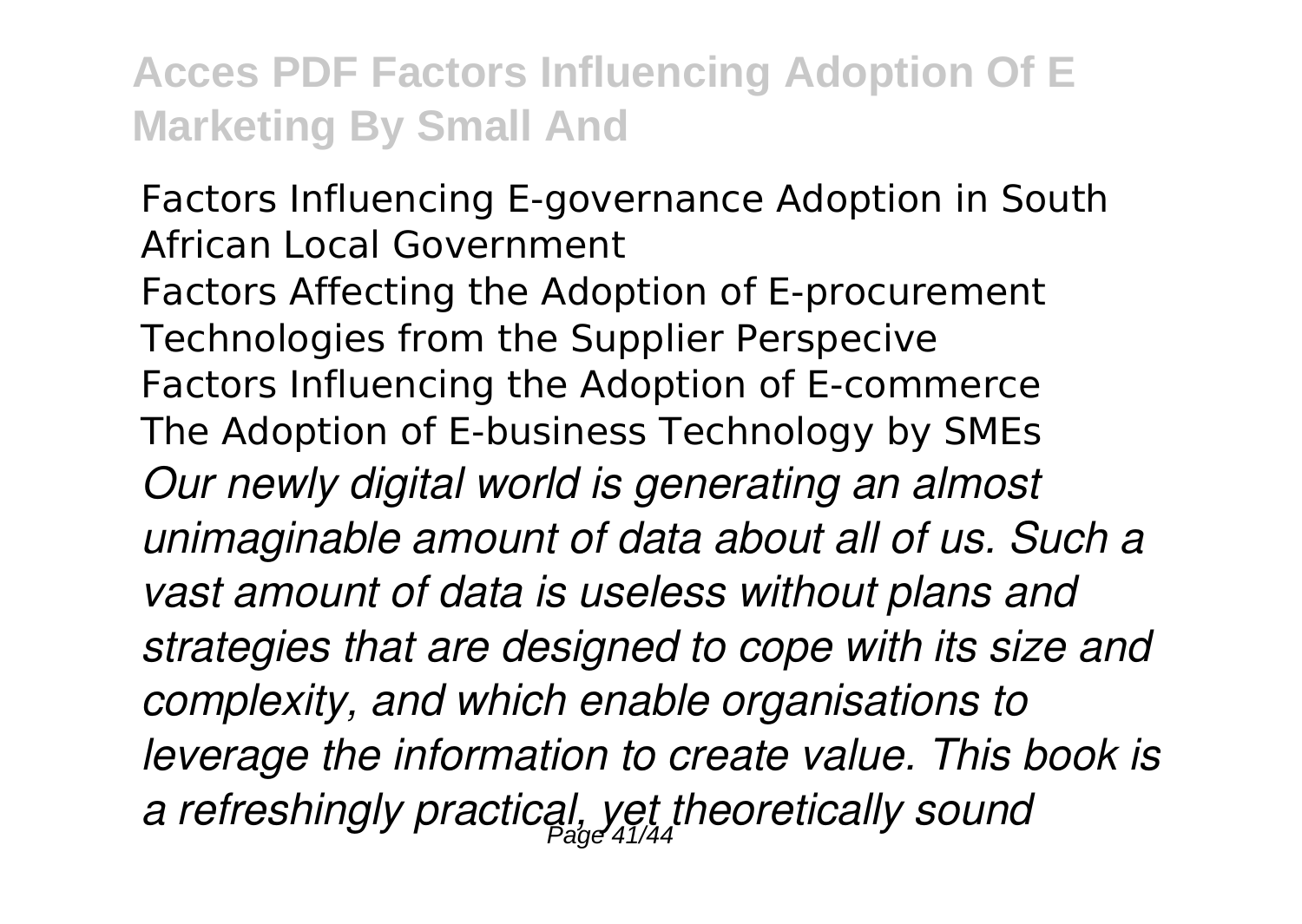*roadmap to leveraging big data and analytics. Creating Value with Big Data Analytics provides a nuanced view of big data development, arguing that big data in itself is not a revolution but an evolution of the increasing availability of data that has been observed in recent times. Building on the authors' extensive academic and practical knowledge, this book aims to provide managers and analysts with strategic directions and practical analytical solutions on how to create value from existing and new big data. By tying data and analytics to specific goals and processes for implementation, this is a much-*Page 42/44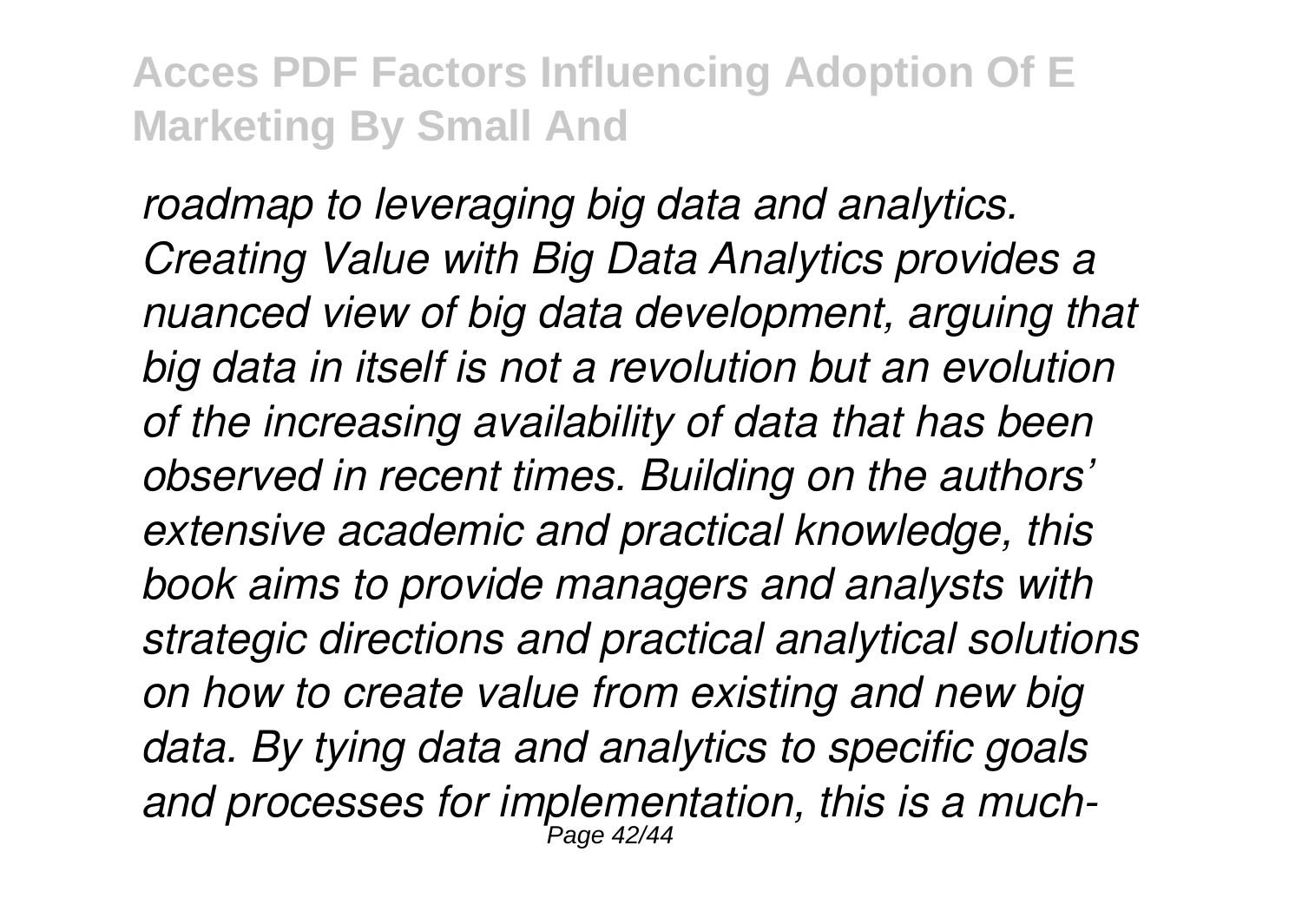*needed book that will be essential reading for students and specialists of data analytics, marketing research, and customer relationship management. A Study of On-line Share Trading Technology Within NZ Brokerage Firms : a Thesis Submitted in Partial Fulfilment of the Requirements for the Degree of Master of Commerce in Accountancy, Finance & Information Systems in the University of Canterbury A STUDY OF THE FACTORS INFLUENCING CUSTOMER BEHAVIOR TOWARDS THE ADOPTION OF E-COMMERCE IN SHANGHAI, CHINA*